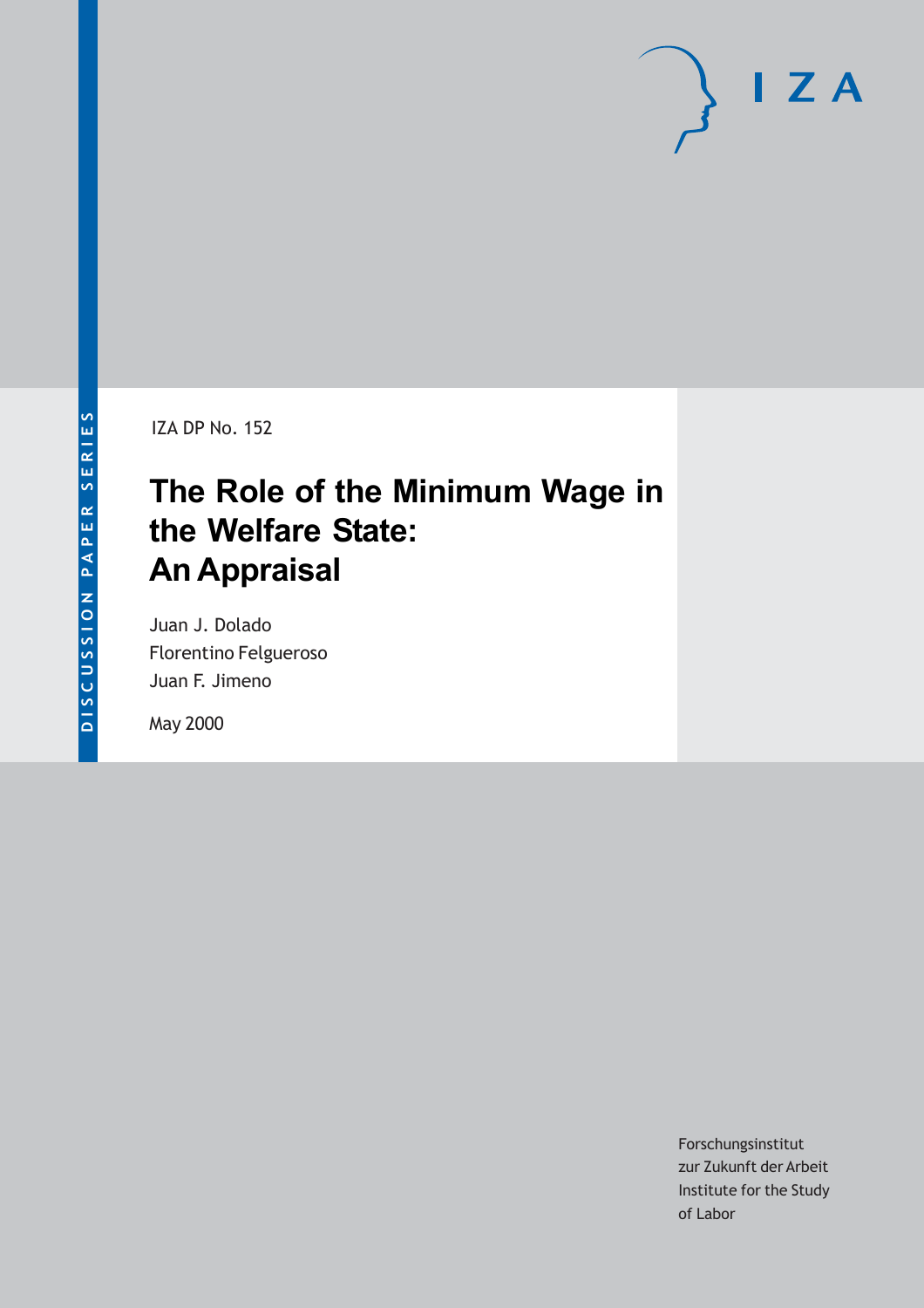# **The Role of the Minimum Wage in the Welfare State: An Appraisal**

### **Juan J. Dolado**

*Universidad Carlos III de Madrid, CEPR and IZA, Bonn* 

## **Florentino Felgueroso**

*Universidad de Oviedo, Spain and FEDEA* 

#### **Juan F. Jimeno**

*Universidad de Alcalá, FEDEA, CEPR and IZA, Bonn* 

#### Discussion Paper No. 152 May 2000

IZA

P.O. Box 7240 D-53072 Bonn **Germany** 

Tel.: +49-228-3894-0 Fax: +49-228-3894-210 Email: iza@iza.org

This Discussion Paper is issued within the framework of IZA's research area *The Welfare State and Labor Markets.* Any opinions expressed here are those of the author(s) and not those of the institute. Research disseminated by IZA may include views on policy, but the institute itself takes no institutional policy positions.

The Institute for the Study of Labor (IZA) in Bonn is a local and virtual international research center and a place of communication between science, politics and business. IZA is an independent, nonprofit limited liability company (Gesellschaft mit beschränkter Haftung) supported by the Deutsche Post AG. The center is associated with the University of Bonn and offers a stimulating research environment through its research networks, research support, and visitors and doctoral programs. IZA engages in (i) original and internationally competitive research in all fields of labor economics, (ii) development of policy concepts, and (iii) dissemination of research results and concepts to the interested public. The current research program deals with (1) mobility and flexibility of labor markets, (2) internationalization of labor markets and European integration, (3) the welfare state and labor markets, (4) labor markets in transition, (5) the future of work, (6) project evaluation and (7) general labor economics.

IZA Discussion Papers often represent preliminary work and are circulated to encourage discussion. Citation of such a paper should account for its provisional character.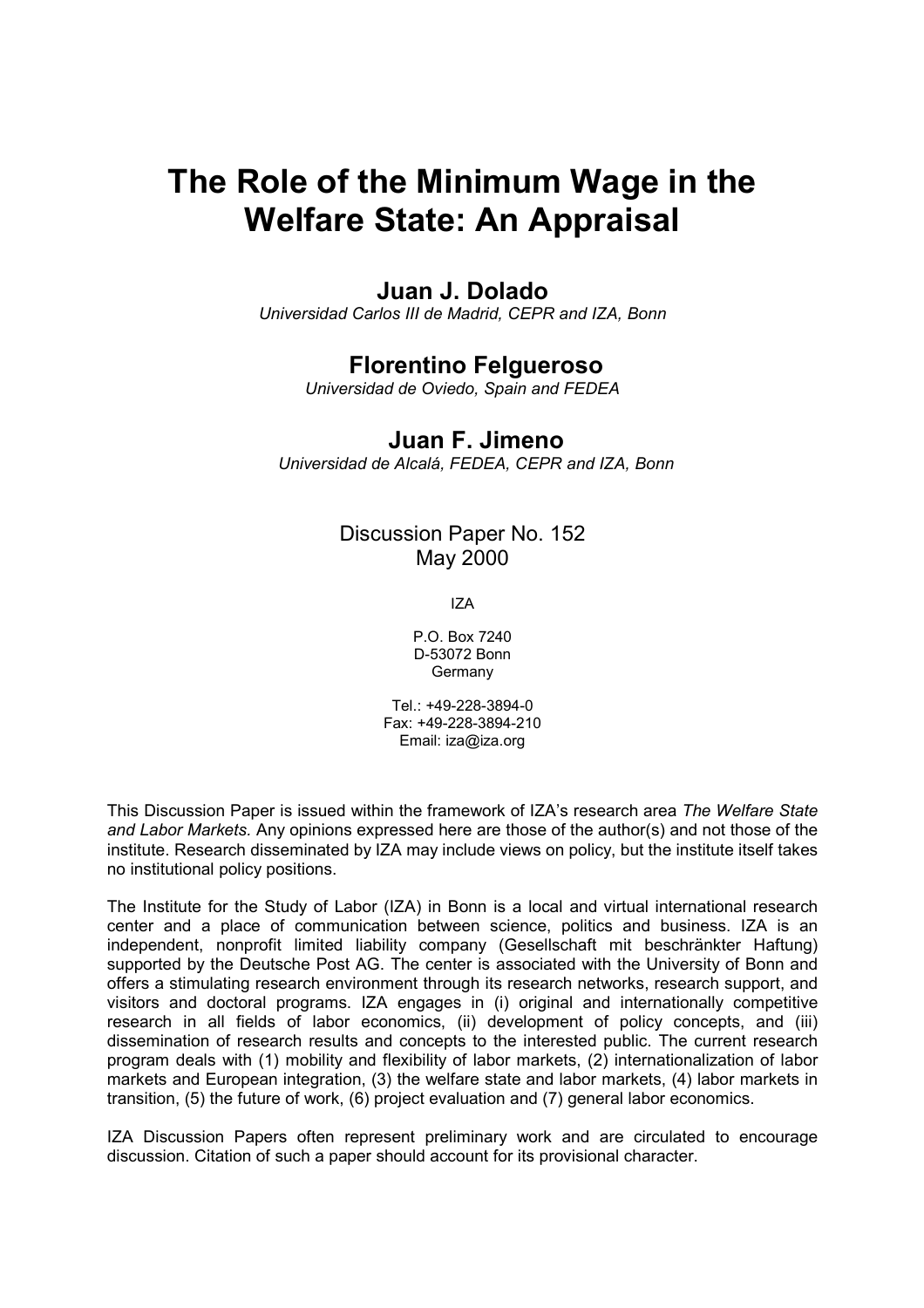IZA Discussion Paper No. 152 May 2000

## **ABSTRACT**

## **The Role of the Minimum Wage in the Welfare State: An Appraisal**<sup>∗</sup>

In order to offer a balanced assessment of the role of minimum wages in the Welfare State, seven basic questions need to be answered: (i) Why is the minimum wage a useful redistributive tool?; (ii) How binding are minimum wage floors in different countries?; (iii) To what extent do minimum wages have the adverse consequences that standard analysis predict?; (iv) Are there strong theoretical grounds underlying the revisionist results?; (v) Who supports minimum wages?; (vi) Under which conditions is the minimum wage a better tool than other policy instruments to achieve income redistribution?; and, finally, (vii) What is the overall cross-country time-series evidence regarding the employment effect of the minima? The aim of this paper is to provide an appraisal on the available evidence for each of the above-mentioned issues.

JEL Classification: J31

Keywords: Minimum wages, employment, inequality

Juan J. Dolado Dpto. Economía Universidad Carlos III de Madrid Calle de Madrid, 126 28903 Madrid **Spain** Tel.: +34-91 6249300 Fax: +34-91 6249313 Email: dolado@eco.uc3m.es

<sup>∗</sup> This paper was presented as Inaugural Lecture at the Annual Congress of the Swiss Society of Statistics and Economics, 23-24 March 2000, Solothurn, Switzerland. We are grateful to M. Boldrin, L. Ljungquist for helpful comments on an early draft of the paper and to participants at the conference for insightful suggestions.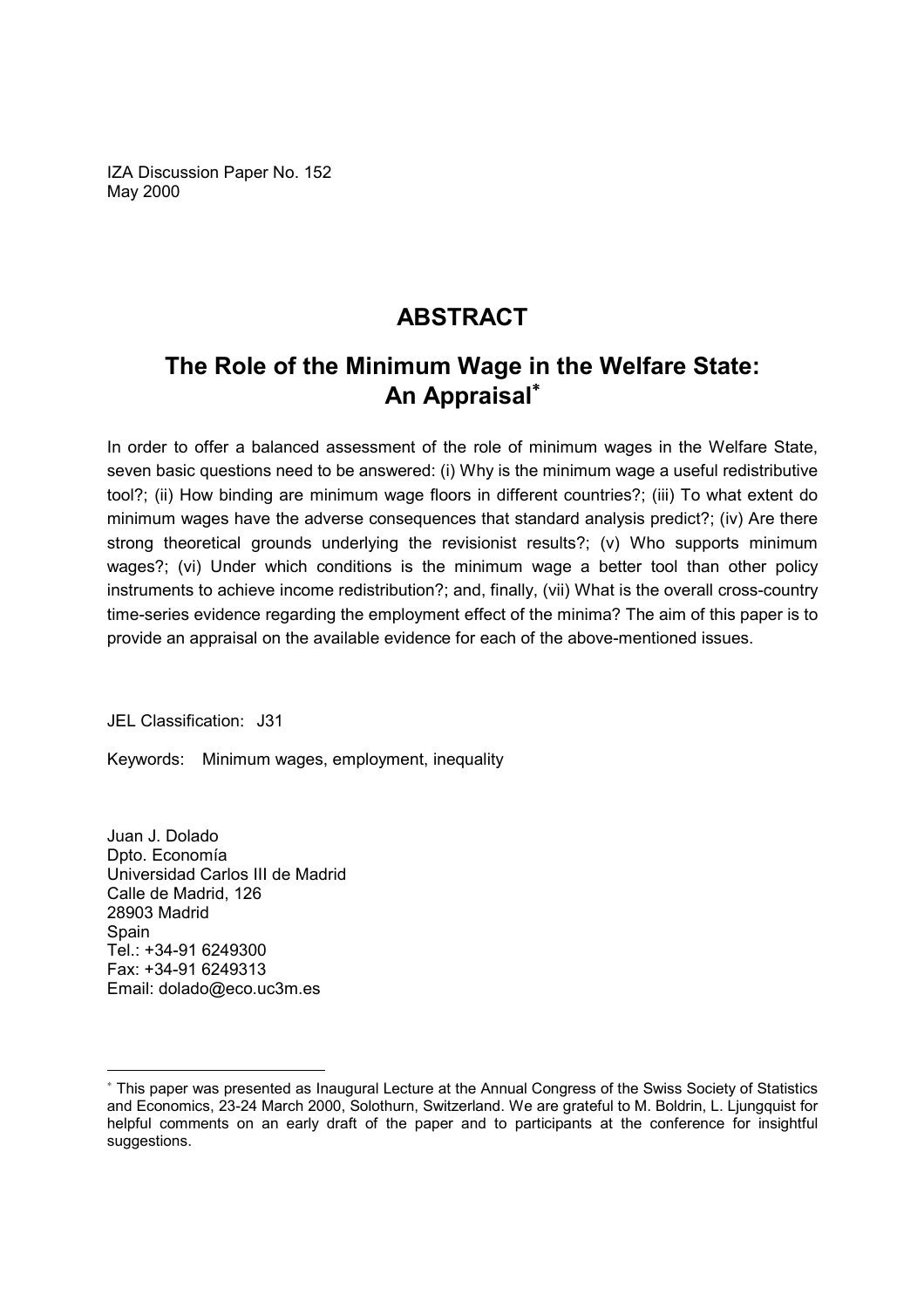#### **1. Introduction**

 $\overline{\phantom{a}}$ 

In the immediate after-war years, rising living standards were enjoyed across the entire workforce of most OECD member countries, regardless of individuals' position in the wage distribution. As such, the means to eradicate poverty aimed at ensuring that individuals were in work, relying on economic growth to keep poverty at bay. However, from the beginning of the 1980s it seems that in several countries (most notably in the UK and the US) the link between high growth and low poverty began to break down. Rising wage inequality and a rise in the proportion of households headed by low-wage workers (typically single parents or households with a single earner) seem to have brought about this new trend. Hence, low wages are now a key issue in the struggle to alleviate poverty.

In this scenario, minimum wages, despite bad textbook press, have emerged forcefully in the policy discussions with the traditional slogan "make work pay more than welfare" being back in play. An example of the change of viewpoint is the recent recommendation by the OECD (1998): *"A well-designed policy package of economic measures, with an appropriately set minimum wage in tandem with in-work benefits, is likely, on balance, to be beneficial in moving towards an employment-centred social policy".<sup>1</sup>* The role of the minimum wage setting differs among countries and over time. In the US, the Reagan administration maintained a fixed nominal minimum which effectively lowered the wage floor in real terms and, according to the research by Di Nardo, Fortin and Lemieux (1996), its declining value in real terms can explain something like 25% of the rise in wage inequality, a much larger number than others had thought plausible. During the Bush mandate, in turn, Congress enacted increases in the minimum wage that were implemented in 1990 and 1991. On top of these increases, the Clinton Administration has considered a further

 $1$  Four years before the OECD recommended to "reassess the role of statutory minimum wages as an instrument to achieve redistributive goals, and switch to more direct instruments. If it is judged desirable to maintain a legal minimum wage as part of an anti-poverty strategy, consider minimising its adverse employment effects..." (OECD, 1994)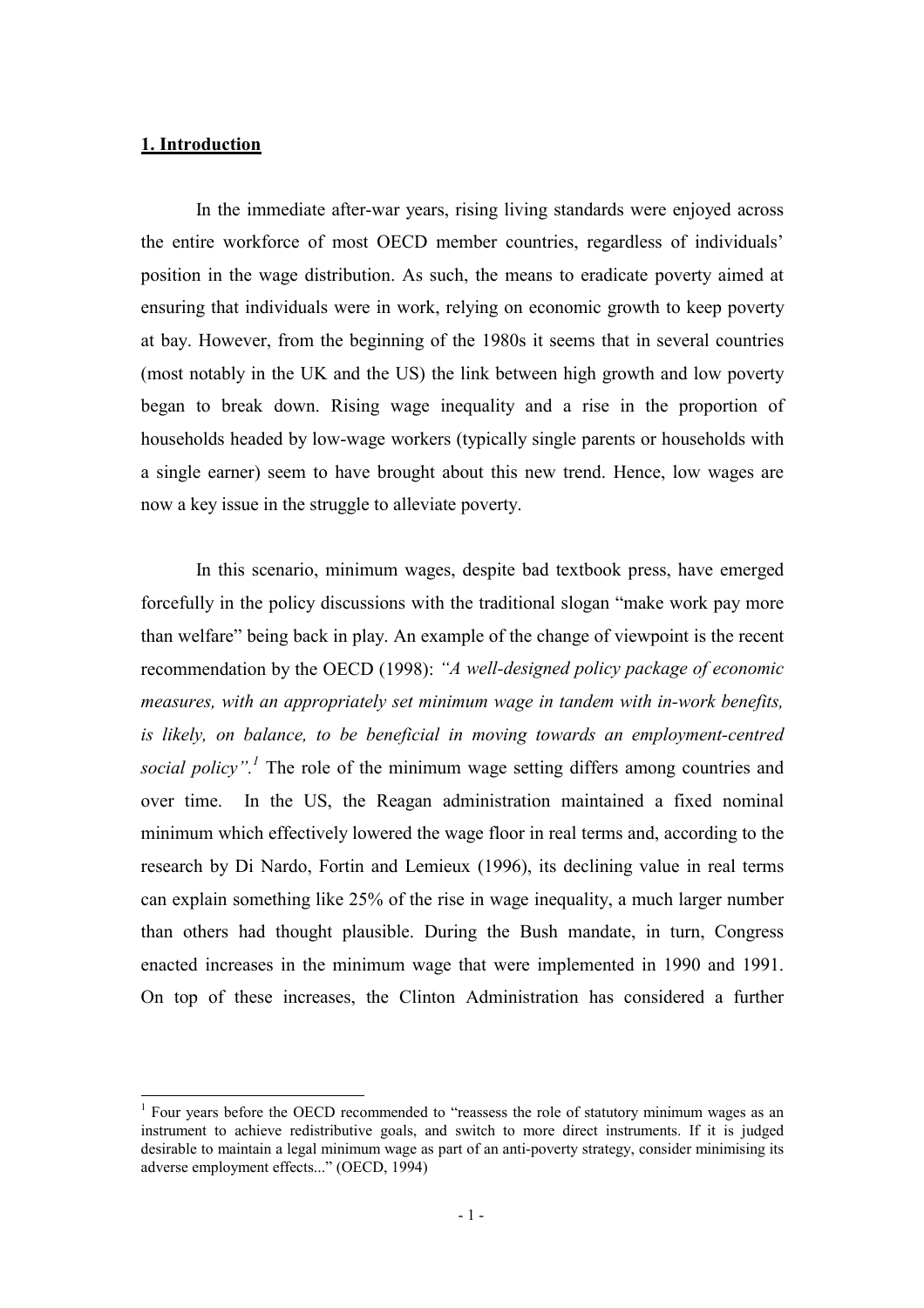increase of the federal hourly minimum from \$4.25 in 1996 to \$5.15 in 1997.<sup>2</sup> By contrast, in 1993, the Conservative government in the UK abolished the 26 remaining Wages Councils (except in agriculture), which set minimum wages for 2.5 million workers in low-paid sectors. As a result, wage inequality increased and this exacted a strong electoral price from the tories in the last general election. Consequently, the Labour government instated successfully a National Minimum hourly wage of £3.70 for adults and £3.20 for youngsters. The French government, after failing to launch a reform to allow young people under 25 to be paid less than the minimum wage, withdrew the amendment in 1994. In view of the forceful reaction to this proposal, the subsequent Socialist government took a rise in the minimum wage as one of its key electoral promises. Consistently, during 1997 and 1998, the Jospin government has decided successive extra increases in the minimum wage over that required by law. The prevention of an excessive increase in labour costs, as a consequence of the definitive settlement of the statutory 35-hour week from January 2000, has been the main reason to explain no further extra increase since 1999. The Spanish government, in turn, has pursued a very different strategy. In exchange to moderate increases in the national minimum wage (adjusted to the expected increase in the consumer price index), it has agreed to remove the youth minimum wage at the request of the Spanish unions. Some recent changes in this area have also taken place in the developing countries. Thus for example, two of the fast-growing East-Asian "tigers", Taiwan and Korea, introduced non-negligible minimum wages at the turn of the decade, while the same happened recently in two relatively successful Eastern European countries, Hungary and Poland.

Thus, despite the harsh judgement given by standard economics, minimum wages continually surface as a proper tool for redistributing income. The standard competitive model of the labour market says that, if the price of workers is artificially increased by a minimum wage, labour demand will fall. Thus, critics of the minimum

 $\overline{\phantom{a}}$ 

 $2<sup>2</sup>$  In November 1999, this process has culminated with the approval of a Republican plan to raise the federal minimum wage by \$1 an hour over three years, to \$6.15 - providing a variety of tax breaks. In great contrast to earlier clashes, Republicans agreed to increase the minimum wage and the debate focused on how to increase the minimum instead of whether to increase it at all.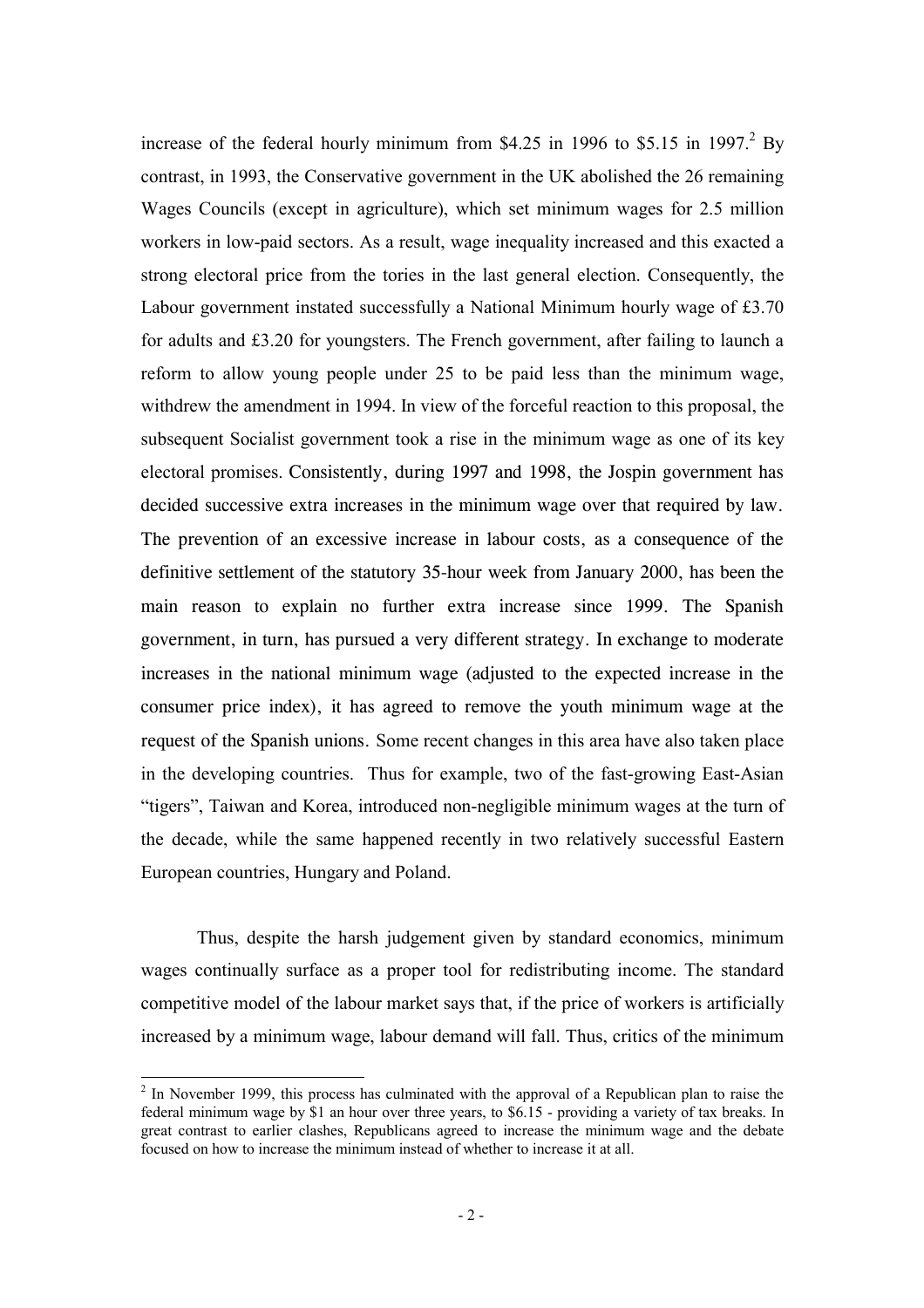wage argue that, far from helping the poor, a minimum is more likely to leave them worse off. Raising unskilled wages will mean that employers take on fewer workers, pushing up unemployment and raising poverty. Furthermore, they argue that it may be ineffective, since relatively few of the lowest-paid workers are from poor families. By contrast, proponents of the minimum wage take the competitive working of the labour market as the exception, rather than the rule, arguing that in many reasonable instances "monopsony" (upwardsloping labour supply to the individual firm) corresponds to the rule. After all, nobody would agree with the competitive model prediction that if a firm pushes down wages all employees would immediately walk out and find jobs paying more elsewhere. In such a case, assuming that it is set at the right level, proponents of the minimum wage say that it would help to reduce poverty and income inequality at the same time. Not only would it raise the incomes of the lowest-paid employees, but it would also narrow the gap between their pay and that of those further up the pay scale.

Until the 1990s (see, e.g. the survey in Brown, Gilroy and Kohen, 1982), most of the evidence seemed to confirm the critics' viewpoint. Specially during the 1970s and 1980s there appeared to be a strong correlation between several OECD countries' relatively high minimum wages and rising unemployment among young workers (Europe and US) and among some ethnic minorities (blacks and Hispanics in the US). However, this orthodox view has been challenged particularly in the US (see Card and Krueger, 1995), by several authors who studied the employment effects of two recent minimum wage increases in the early 1990s, finding no measurable impact on employment in a wide range of very low-wage sectors, considered most vulnerable to a minimum rise. Indeed, in several cases they even found that the number of jobs had even increased. Recent research in the UK, following the abolition of wage councils (see, e.g., Machin and Manning, 1996), and in some other European countries, following significant changes in minimum wages (see, e.g., Dolado et al., 1996) echoed those unexpected findings.

The new evidence has not gone unchallenged (see, e.g., the papers criticising Card and Krueger's evidence in AER, 1995 and Kennan, 1995): errors creeping from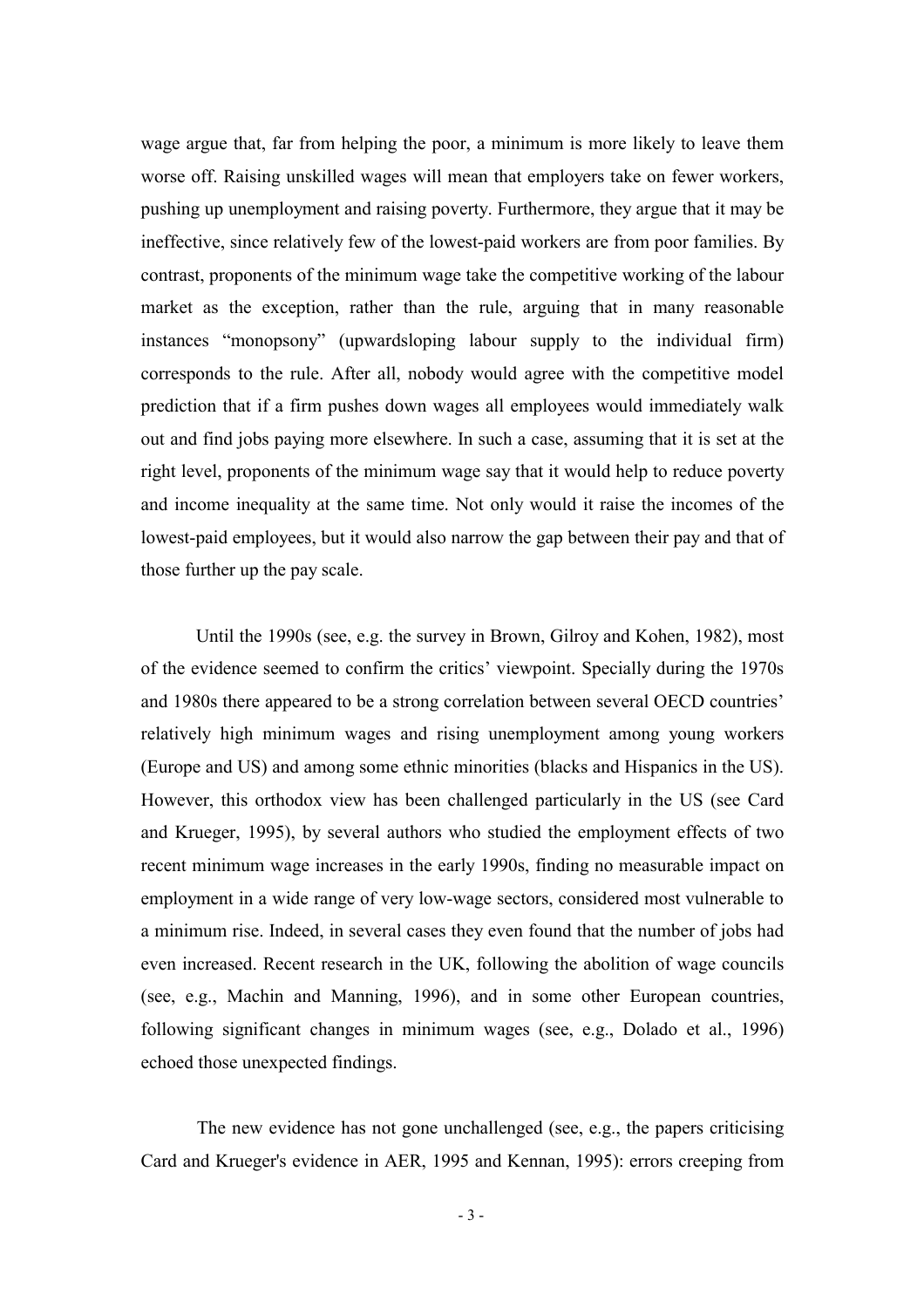telephone surveys which underlie the US evidence, an improvement in the efficiency of the sectors affected by the abolition of the minimum wage in the UK, the mere fact that "teenagers like hamburgers" in the experiment analysed by Card and Krueger (1995) about the employment effects on New Jersey fast foods, etc., have been claimed against the revisionist results. Nonetheless, some of these counter-arguments suffer from the same sort of flaws as the papers they aim to attack (reduced sample sizes, lack of proper controls, etc.). Thus, cutting through the emotive positions of proponents and opponents, in order to offer a more balanced assessment of the impact of the minimum there is no substitute for moving one step backward and try to answer the following basic questions: (i) Why is the minimum wage a useful redistributive tool?; (ii) How binding are minimum wage floors in different countries?; (iii) To what extent do minimum wage have the adverse consequences standard analysis predict?; (iv) Are there strong theoretical grounds underlying the revisionist results?; (v) Who support minimum wages? (vi) Under which conditions is the minimum wage a better tool than other policy instruments to achieve income redistribution? and, finally, (vii) What is the overall cross-country time-series evidence regarding the employment effects of minima?

Our aim in this paper is to provide some reflections on those seven issues by devoting the following seven sections to each of them.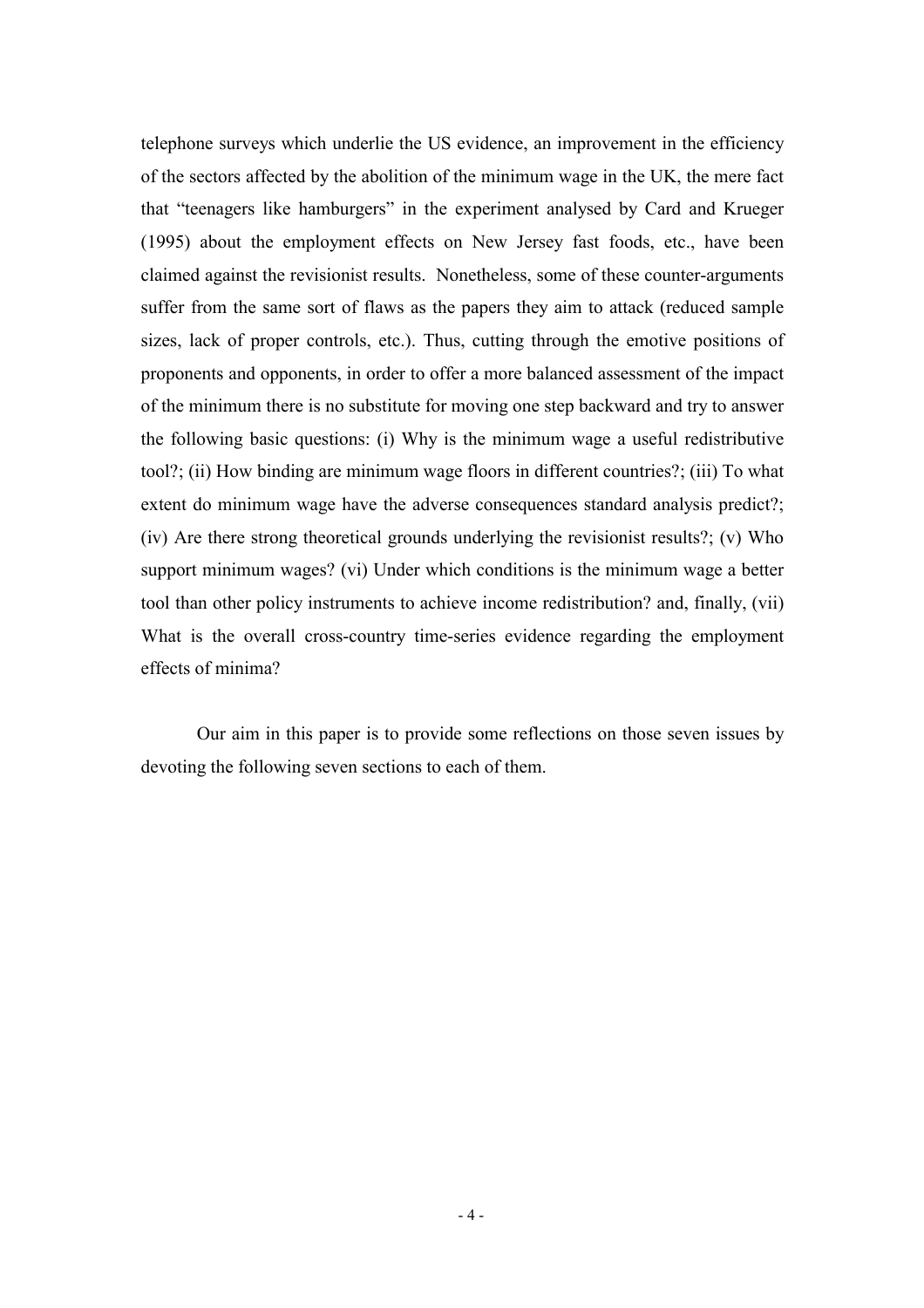#### **2. Characteristics of the Minimum Wage as a Redistributive Tool**

It is well taken that all methods of redistribution have some unintended adverse effects on incentives and behaviour. The key question, therefore, is not whether the minimum distorts market outcomes in absolute terms, but how its distortionary effects compare with those of other modes of redistribution, or with the benefits of redistribution.

According to Freeman (1996) there could be, in principle, four attributes of minimum wages which make them an attractive redistributive tool:

(i) **It has no immediate budgetary consequences**. Pass a minimum wage law and neither taxes nor public sector borrowing requirement will rise (contrast with negative income taxes or subsidies for low-wage workers, both of which come out of the government budget). This is not, however, the case for countries (e.g. Netherlands and Spain) where social benefits are directly linked to the minimum wage. Thus if there is a case for raising the minimum wage, there should also be a case for decoupling it from benefits and social security contributions.

(ii) **It increases incentive to work**. Measured labour participation may fall owing to the adverse employment effects of the minimum (if there are such effects) but, if jobs are available a the minimum wage, people will take them (assuming that unemployment benefits are sufficiently low). By contrast, most ways of transferring income to the poor (family income supplements subsidies to consumption items, etc) typically have distorting effects reducing the incentive to work. However, by increasing participation it may reduce further accumulation of human capital by those workers who withdraw from schooling in favour of early participation in the labour market. Further, it may adversely affect on-the-job training since the existence of wage floors prevents firms from shifting onto wages the proportion of the training costs to be financed by the worker.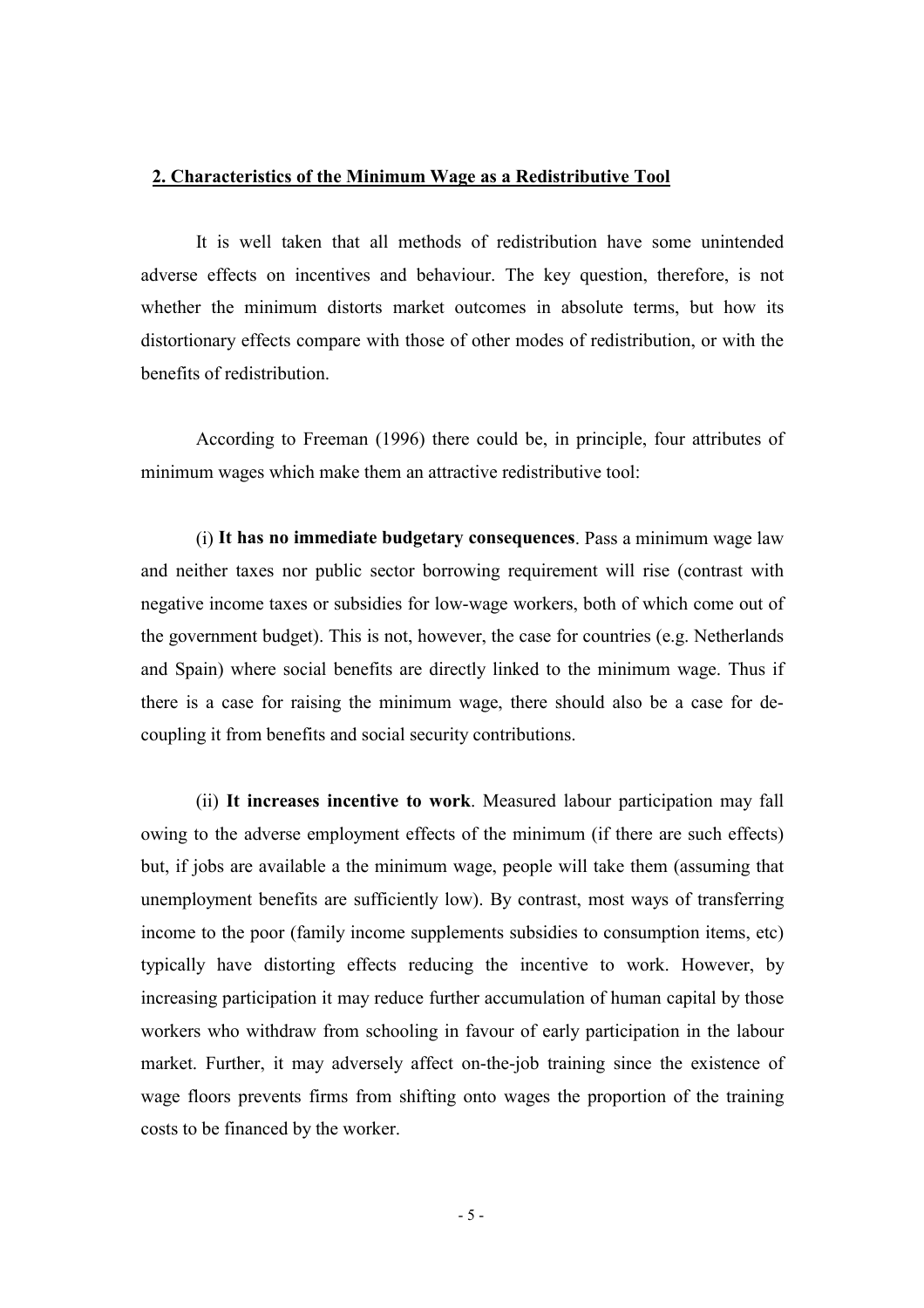(iii) **It is administratively simple**. Thus, it makes it easy to determine compliance and report violations, minimising the need for a sizeable enforcement agency. Nonetheless, employers can find subtle ways to reduce the hourly wage without violating the statutory minimum, for example by extending working time or by reducing training schemes (though in some circumstances this may be advantageous to the workers and the firm if it avoids shutdown).

(iv) **It establishes the "right" social cost of labour in the markets**. If the minimum reflects what society will, in fact, provide the low paid, this makes lowwage firms and, ultimately, the consumers of their products, bear the full cost of that labour, rather than having the part of the cost through taxes and subsidies. In other words, minimum wages do not subsidise low-wage jobs, as do other forms of redistribution. In this respect, consumers are often ready to support minimum wage rises even if they are not particularly favourable to social welfare schemes (people prefer to reward those who work, i.e., the "deserving" poor rather than those who do not work, i.e., the "underserving").

#### **3. How Binding are Minimum Wages?**

Two standard measures are used: i) the Kaitz index, namely, the ratio of the minimum to average wage, and ii) the "spike" in the wage distribution corresponding to the minimum, namely, the fraction of workers paid at or close to the minimum. In Table 1 we present a comprehensive summary of the systems of minimum wages in operation in the OECD (see Dolado et al, 1996 and Neumark and Wascher, 1999).

Minimum wages in most European countries are about 50-70% of average earning (35% in Spain) compared to 33% in the US. In countries with a number of different minimum wages, there are obviously difficulties in computing a single measure of the Kaitz index. In countries with a single statutory minimum, the effective Kaitz index will be much higher for less skilled than for more skilled workers because the numerator in the index is the national minimum and the denominator is much lower for the former class of workers.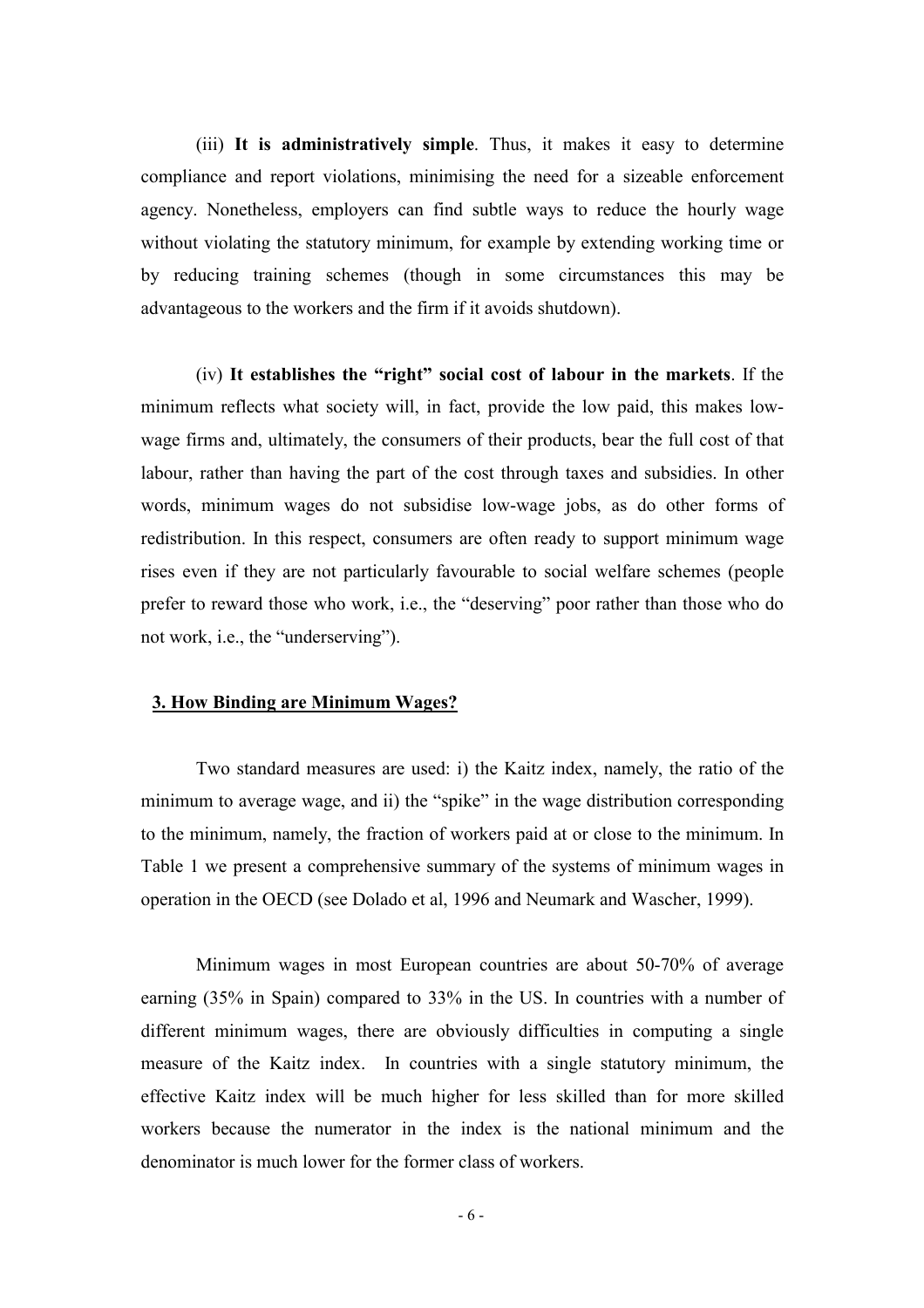Given a higher Kaitz index in Europe than the US, it is tempting to claim that minimum wages might cause job losses in Europe even if they do not in the US (see, e.g. OECD Jobs Study, 1994). But this may be mistaken. Many commentators feel that the effect of minimum wage is strongest in the youth labour market. However, the US has little provision for lower youth minimum wage (the Kaitz index for young workers was 85% before the 1996 reform) but most European countries have extensive variation in the minimum by age.

Although the Kaitz index is the most widely used measure of the impact of the minimum, concerns are expressed about its use as a measure of the impact of minimum wages, the reason being that a rise in the minimum wage could affect the average wage less than proportionally, as some available evidence suggest that this is the case (see, e.g. Bazen and Martin, 1991, and Dolado, Felgueroso and Jimeno, 1997, and the Appendix in Dolado et al, 1996). What this suggests is that knowledge of the so-called spill-over effects might be important not just for understanding the links between minimum wages and wage inequality but also the impact of minimum wages on employment. As above mentioned, given that the US has no variation in the minimum wage by age, minimum wage is very high in the youth labour market yet the estimates of the employment impact are very small. One possible explanation of this fact is that spill-overs are very different depending on union power. In the US, where unions are weak, the minimum wage acts as a safety net with very little spill-over effect. On the contrary, in European countries, unions use increases in the minimum wage as a launch pad for their wage demands leading to a larger spill-over effect and a more adverse effect of the minimum wage on employment. Figure 1 illustrates the differences between agreed minimum wages in collective bargaining and the statutory minimum wage in four important industries in Spain which range from 20% in the Textile sector to 80% in the Construction sector.

In the case where collective bargaining (or unemployment benefits) provides upper floors to wages, the Kaitz index and the spike may give different impressions of the importance of minimum wages. So, e.g., in Sweden, the Kaitz index is higher than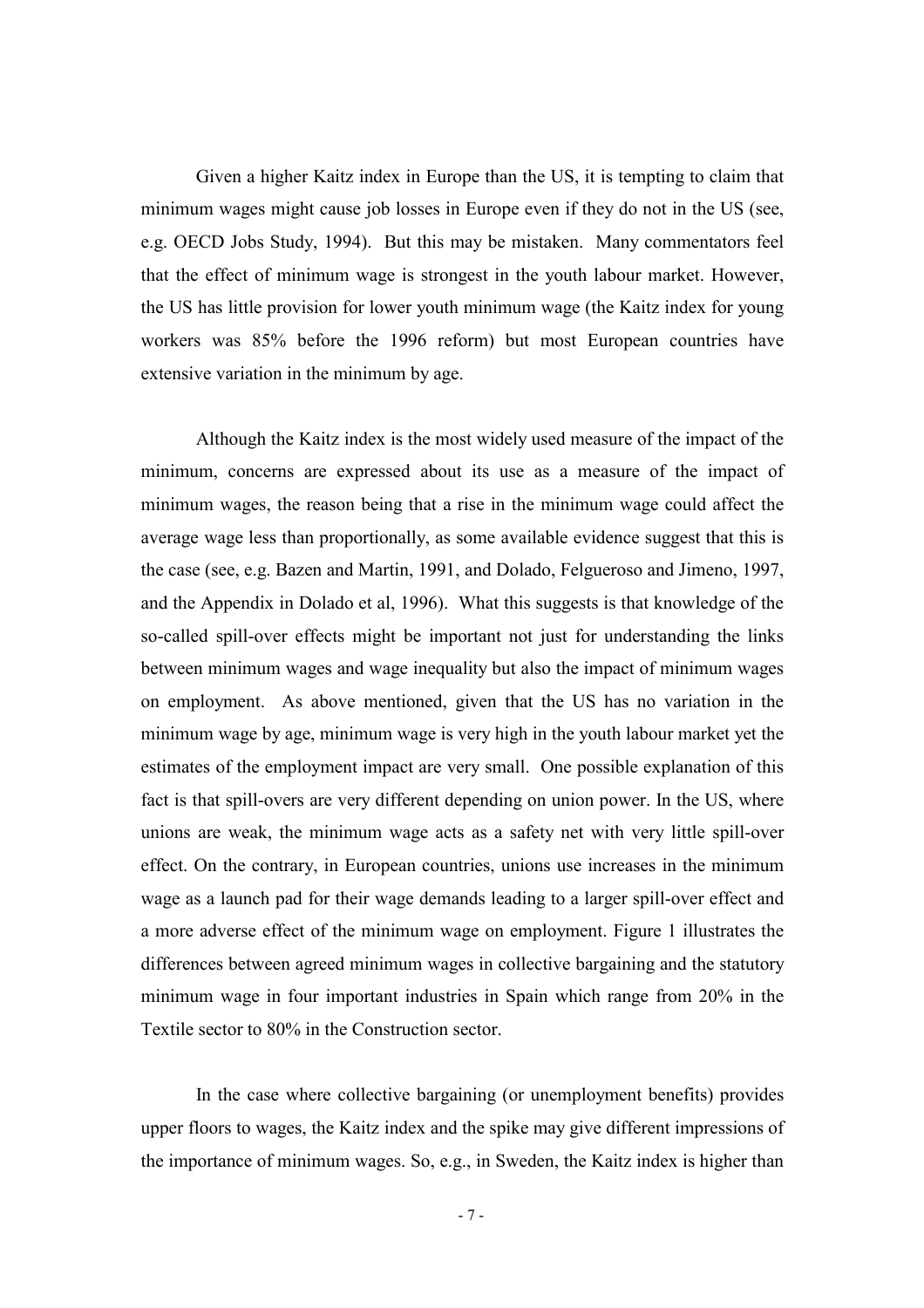in the US, but other institutions compress the wage distribution so strongly that nobody actually receives the minimum. Some estimates of the spike are also presented in Table 1: they tend to be in the region 5-10%, being slightly higher in Greece and Portugal (due to the large share of agriculture) and in France (12%), whose SMIC is often singled out as an example of minimum wages in Europe.

As regards the evolution of the Kaitz index and the spike over time shown in Figures 2a and 2b, there are few dramatic changes in the Kaitz index in European countries. It is hard to argue from this that aggressive increases in minimum wages caused the stagnated performance of European employment. But failure to decrease the index in response to changed market circumstances (such as globalisation an skillbiased technical change) might still have had a negative effect. We will have more to say about this later in section 8. With regard to the spike, the evidence for many countries is that is has not changed much, except France in the 1980s (although it has only returned to the level of the 1960s where unemployment was only 2 per cent compared with more than 10 per cent nowadays). Thus, again on this front, the conclusion is that there is no evidence that minimum wages are a more serious constraint on the European economies than 30 years ago.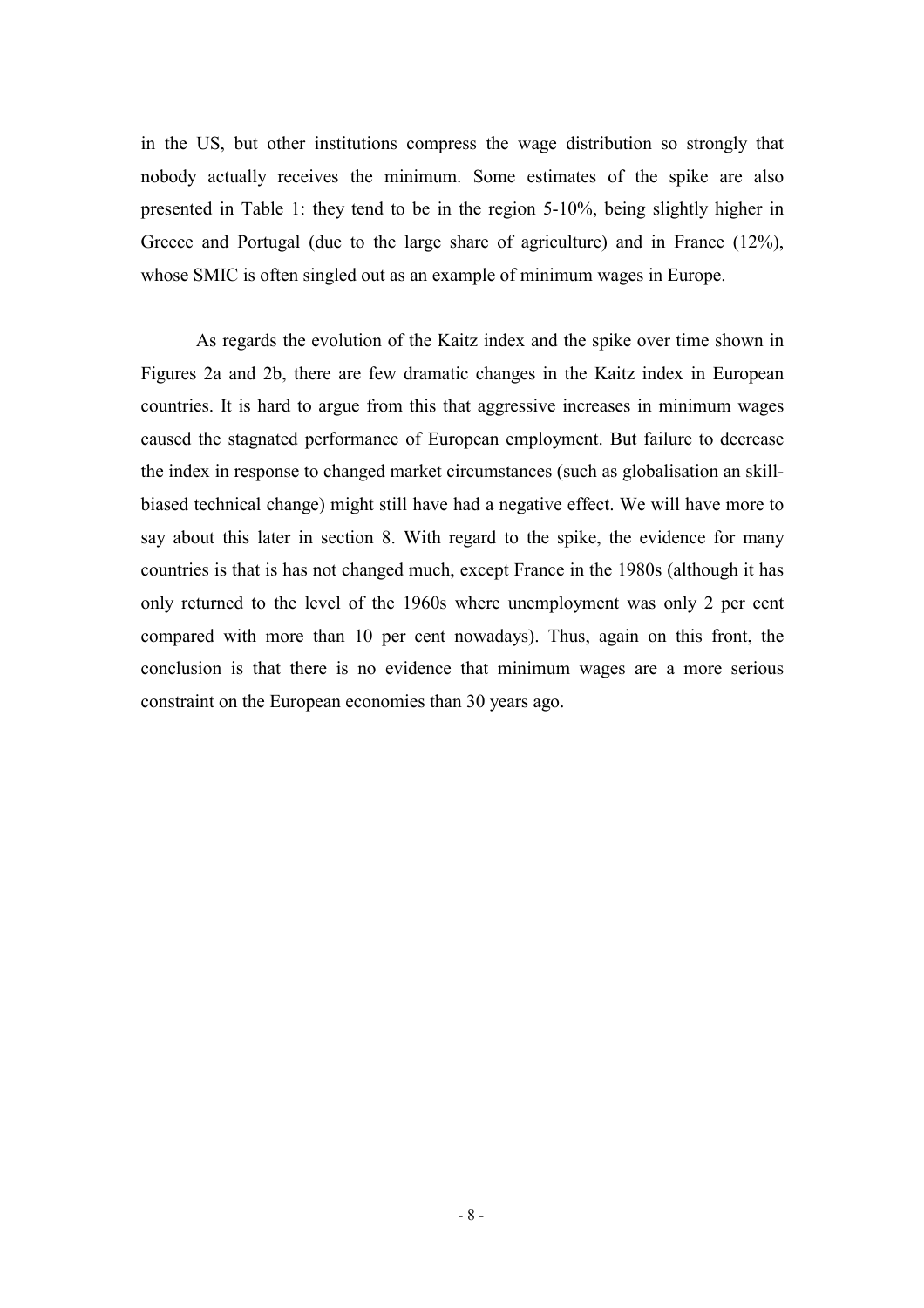#### **4. The Economics of the Minimum Wage**

The conventional wisdom about the implications of standard economic theory can be encapsulated in four propositions:

(I) A binding (above the competitive wage) minimum wage cannot increase employment and generally reduces it.

(II) Its adverse employment effects are largest in small open economies where competitiveness matters the most.

(III) Young workers are most affected.

(IV) Minimum wage earners do not usually come from the poorest households, so minimum wages do little to alleviate poverty.

Is this picture accurate? Let us take each point at a time.

(I) The standard argument about the effects of a minimum wage like on employment is based on the competitive paradigm. However, embedding the analysis of the effect of a minimum wage within a labour market assumed to be perfectly competitive is not the only possibility. Labour market textbooks, perhaps as a curiosity, mention that, under monopsony (traditionally identified with a single buyer of labour), a minimum wage may boost employment if judiciously set within the range determined by the monopsonistic and the competitive wages. Figure 3 depicts the standard graph on this issue where the crossing between the solid lines representing the marginal cost and the marginal revenue-product of labour (MRPL) determine the monopsonistic outcome (W<sub>m</sub>, N<sub>m</sub>). A minimum wage at W<sub>0</sub> increases employment from N<sub>m</sub> to N<sub>0</sub>, whilst at  $W_1$  decreases employment from  $N_m$  to  $N_1$ . Interpreting monopsony as describing a particular firm with exclusive access to a completely isolated labour market is surely rare. When other firms are present, one might expect competition from alternative employers to monopsony, effectively driving the reservation wages of all potential workers up to the competitive wage. What might prevent this? The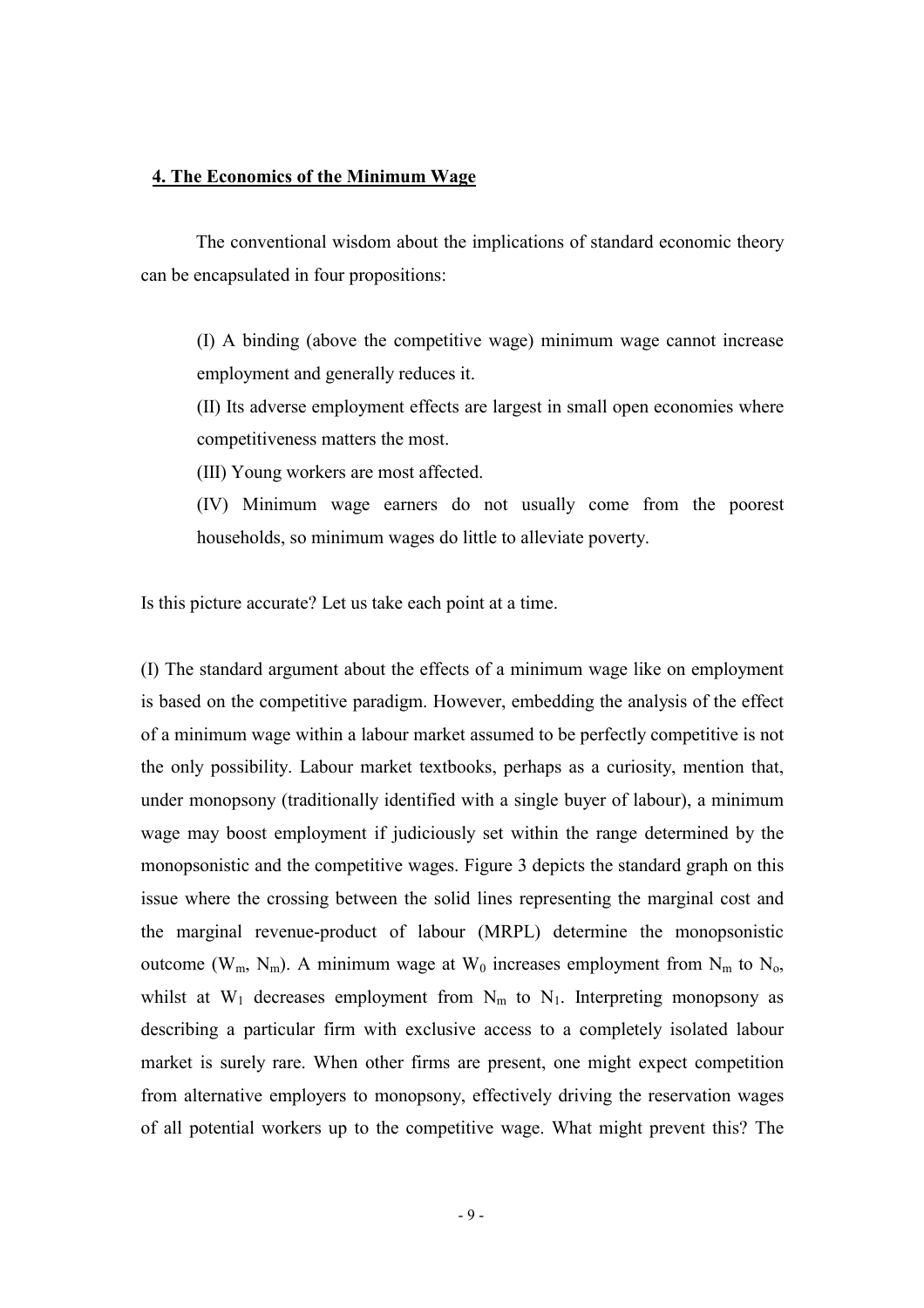literature sometimes, in parallel with the appearance of the new revisionist empirical evidence, has suggested several possibilities:

- i) Oligopsonistic models which rely on non-wage-taking behaviour and where the rate of exploitation will be proportional to concentration of firms (see Demsetz, 1973 and Bhaskar and To, 1999). These models arise if firms differ discretely along dimensions, like location or working conditions, and workers have heterogeneous preferences over those dimensions, or if workers must pay costs (whether pecuniary or psychic) to change firms (see Ioannides and Pissarides, 1985).
- ii) Equilibrium Search models where monopsony is implied by diseconomies of scale in hiring workers (see Burdett and Mortensen, 1989).
- iii) Efficiency Wage models, where firms suffer from diseconomies of scale in monitoring workers and, therefore, must increase wages when expanding their workforce to maintain the required penalty for shirking (see Calvo an Wellisz, 1979, Rebitzer and Taylor, 1995 and Manning, 1995). A natural implication of these models, is the presence of an upward-sloping supply in the long-run; and
- iv) Training Enhancing models, where a binding minimum wage induces workers to raise their productivity to the level of the minimum by acquiring education which otherwise would not have been taken (see e.g. Cahuc and Michel, 1996 and Acemoglu and Pischke, 1999)

(II) This argument makes only sense if the market is competitive for then a given rise in the minimum wage will have a larger negative effect on employment the more elastic (flatter) is the labour demand curve, as is most likely with severe international competition. Under the competing hypothesis of "monopsony", things are completely different: as the labour demand becomes more elastic the potential of the minimum wage to increase employment becomes much larger. The dashed MRPL' line in Figure 3 displays this case.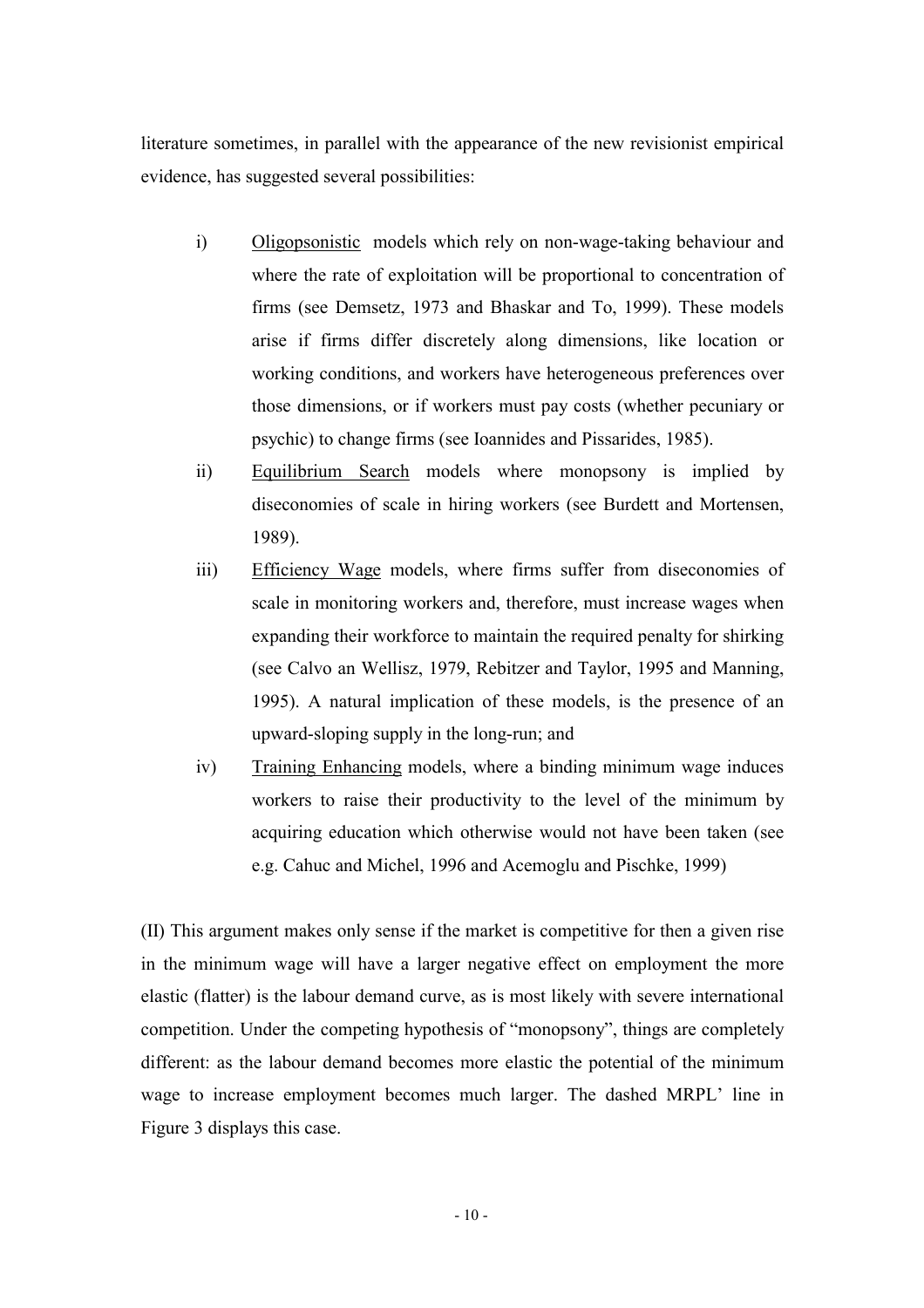(III) A high proportion of both research and policy on the effects of minimum wages focuses on the young. But while it is certainly true that young workers are more likely to be low paid than the average worker, it is not necessarily true that young workers make up the bulk of the low paid, since youngsters make up a small proportion of the total workforce. Young workers used to be a higher proportion of the low paid, but their importance has declined with rises in school enrolment and women's labour market participation. For instance, in the UK at 2/3 median earnings only around 25% of low wage earners are under 20, whereas in Spain the corresponding fraction is 12%. Thus, in most countries, the typical profile of low-pay workers corresponds nowadays to women, above 20 with some type of part-time contract. So, while some beneficiaries of a minimum would not be in poor families, an increasing fraction seems to be affected in the 1980s. (see Tables 2).

(IV) There is an important element of truth in this. The main cause of poverty, at least in most European countries is unemployment, but as Tables 3 and 4 show (see Marx and Verbist, 1998 and Dolado et al. 1996), between 50% and 60% of minimum wage earners are in the three lowest deciles of the household income distribution, and the fraction of low-paid in single or double-earner households may still range between 5% and 30%. Moreover, low wages influence the unemployment rate by affecting the effective replacement rate, i.e., the ratio of out-of-work to in-work income. Moreover, the interaction of means-tested benefits system with a labour market that is increasingly offering low wage-low hour vacancies is proving a barrier to work. In this sense, a judicious rise in the minimum wage while keeping unemployment benefits fixed, and moving toward individual rather than household means-testing, would help tackle the poverty trap and improve job searching. In this respect, however, an important issue, to be discussed at more length in section 7, is whether a negative income tax provides a better means of distribution than a minimum wage (see Atkinson, 1995).

The conclusion should be that perfect literate economic argument can be constructed for and against a minimum wage. Theory alone will not resolve the debate: evidence is what is needed.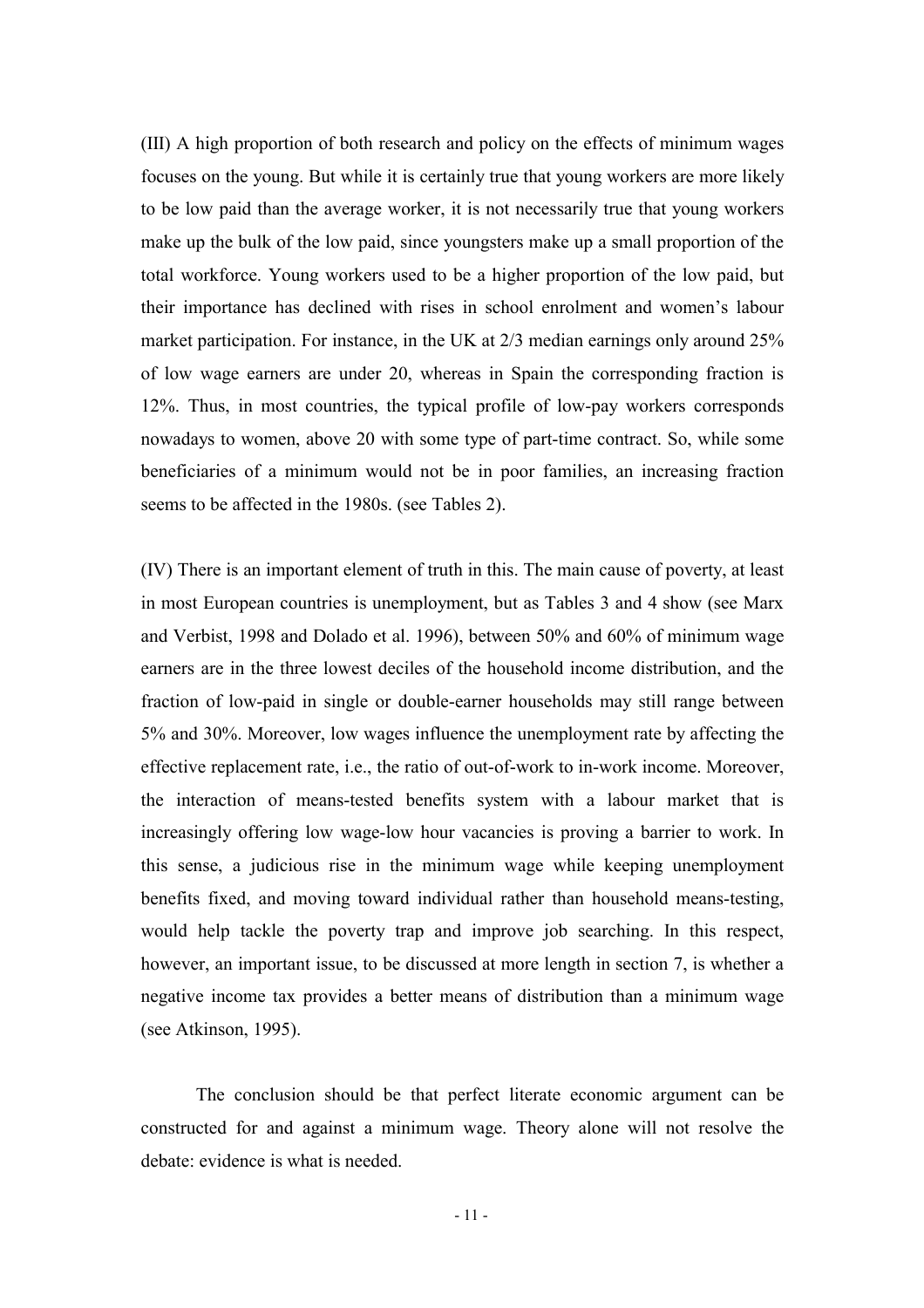#### **5. Employment Effects of the Minimum Wage**

It is often claimed that the group which most likely pays for the minimum are low-wage workers through the loss of jobs. If the elasticity of demand for minimum wage workers exceed unity, the minimum will reduce rather than increase the share of earnings going to the low-paid. The general conclusion of the studies covering the pre-1980 minimum wages is that the estimated elasticity of employment with respect to changes in the minimum was a modest –0.2 (see Brown, Gilroy and Kohen, 1982). More recent research surveyed in Neumark and Wascher (1999) raises that elasticity in some cases up to  $-0.4$  or  $-0.5$ . The implication of these results is that a rise of the minimum wage of 10 per cent reduces employment by just 4 or 5 per cent and therefore increases the share of income received by minimum wage earners by 5 or 6 per cent. In the early 1990s, the new set of revisionist studies even found more favourable evidence since there was absence of noticeable employment losses (in some cases there were even gains). Perhaps the most interesting case is France, whose minimum wage (SMIC) is often singled out as being at such a high level that it causes serious harm to employment. Yet it is hard to find much evidence in favour of this (see Dolado et al., 1996). Notwithstanding, more recent and scrutiniuous evidence provided by Laroque and Salanié (1999) finds that the French minimum wage (about 5,000 francs per month in 1997) explains close to 15% of non-employment for married women.

Still, it is possible to concede that if even only a few workers are unemployed by the minimum, there may be some undesirable redistributive effects, particularly in labour markets where labour turnover is low and duration of joblessness is high (as in many European countries). This is so, since there is the risk that a minimum will divide the low-paid workforce into lucky winners and unlucky losers. Furthermore, there may be another undesirable consequence stemming from larger participation of skilled workers whose reservation wage is high and were not searching before. In this case, it is quite possible that middle-class secondary earners will "steal" the jobs from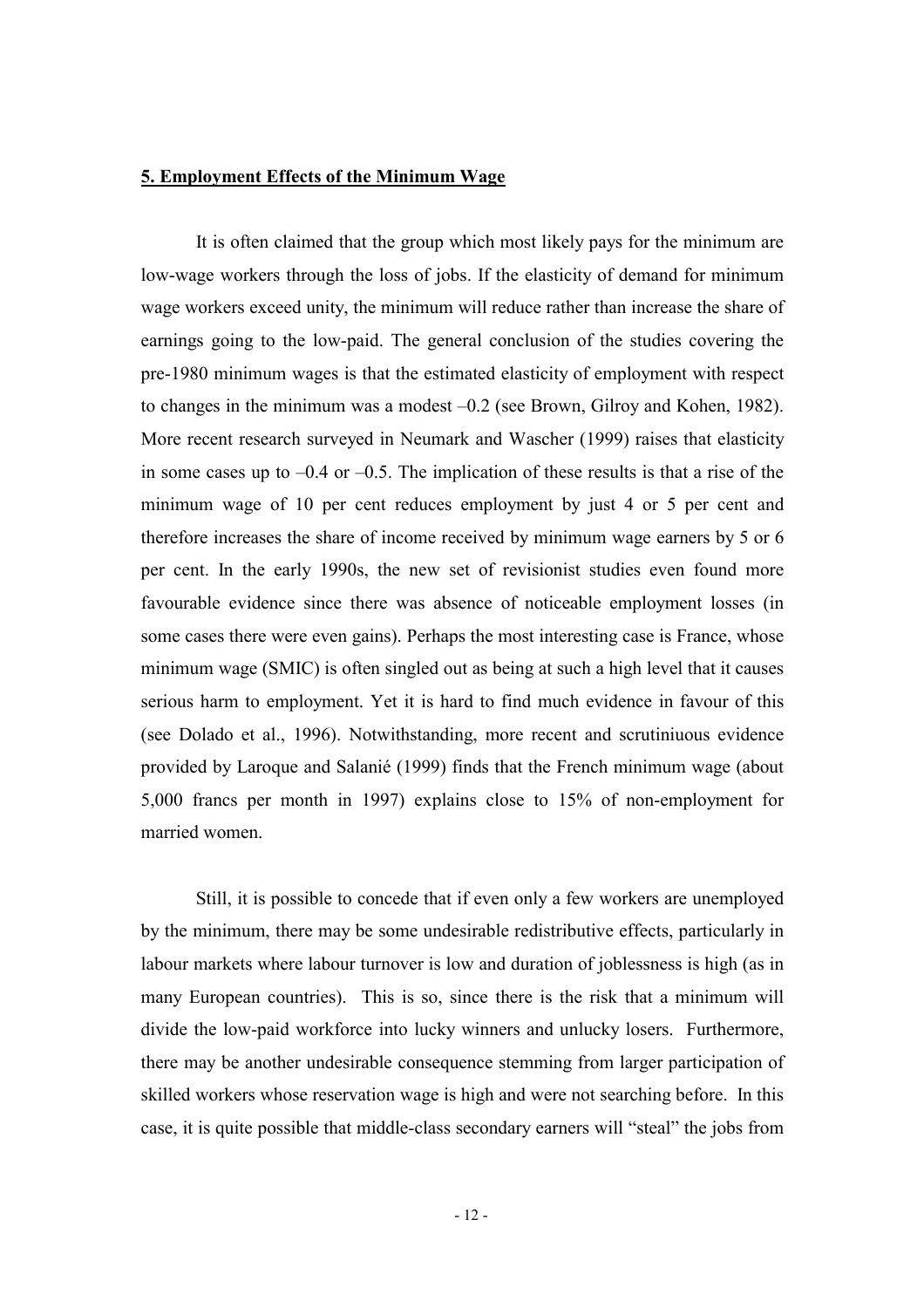the lower-income applicants even without any reduction in the demand for labour (see more on this in section 6).

Finally, the effects of minimum wages may depend on how it fits in labour relation systems. As above mentioned if the wage-setting system is such that higherpaid workers restore the differentials that the minimum has reduced, the redistributive purpose of the minimum wage could he subverted. There is again evidence that, in some European countries, changes in the minimum wage may well trigger general wage settlements, though the caUSlity more likely runs in the opposite direction. There is also the case, as in Spain, where agreed minima in collective bargaining is superimposed on the statutory minima, enhancing the probability of inducing wage inflation and job losses (see Dolado et al, 1997 and 1998). Finally it could be the case that a rise in the minimum could lead some employers to reduce other non-pecuniary benefits in ways that would make minimum wage earners worse off. However, this issue is probably of most importance if most earners are part-time workers who are not entitled to those benefits anyway.

In spite of those relevant remarks, our reading of the new evidence is that in almost all cases under scrutiny, the minimum wage has been an effective redistributive tool when raised with no apparent serious adverse effect on employment (though the rise of youth minimum in Spain in 1990 had some serious adverse effects on the job opportunities of workers). Conversely, the reduction/abolition of minimum wages in UK did not show any dramatic improvement in the job fortunes of the workers affected (see Dickens et al., 1999), albeit they did in the Netherlands (see Nickell and van Ours, 2000). That adverse effects were hardly noticeable in most cases is no mean achievement for a policy tool in an era when the real earnings of the less skilled fell sharply in countries where no wage floors were present.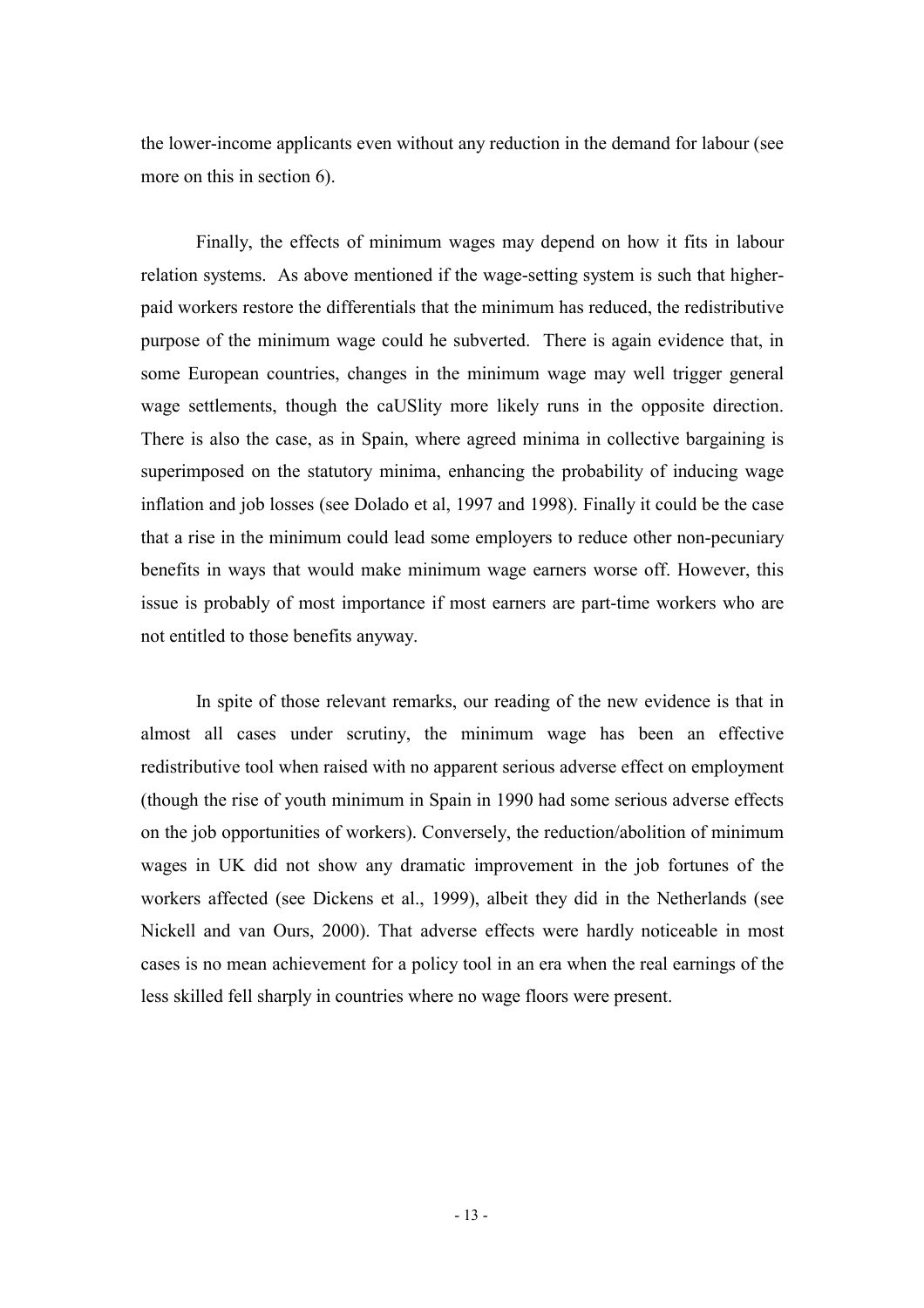#### **6. Who Support the Minimum Wage?**

The obvious answer is that it is supported by those who are likely to enjoy a wage rise. However the are more subtle arguments. For example, there are also some groups which may favour minimum wages because it makes low-paid labour less attractive to employers (high wage firms, unionised sectors) and therefore try to build barriers to competitiveness by making cheap labour more expensive. Alternative views can be obtained by interpreting the minimum wage, as any other labour market institution, from a political economy perspective. According to Saint-Paul (1996), assuming that spill-overs are negligible, the main difference between minimum wage and other institution is that it mostly affects the bottom of the income distribution, contrary to, say, unemployment benefits which directly affect all workers. An interesting argument is that the decisive median voter in this framework will possibly be an employed worker whose wage is slightly above the minimum. This is so if this group of workers can enjoy a high degree of substitutability with the workers who lose their jobs due to the minimum wage and a high degree of complementarity with capital. A rise in the minimum wage, by eliminating the least-skilled, would therefore increase the MRPL of the semi-skilled and hence their wages. Alternatively, the ruling "middle class" supports the minimum wage as a way of buying "social peace". As long as the excluded are not numerous enough to be politically important, it is cheaper to excluded them than to redistribute to everybody. Conversely, they will oppose a reduction in the minimum wage since firms will be tempted to replace them with cheaper workers (this may explain why the French government's attempt to lower the minimum wage for youngsters in 1994 was mostly opposed by young people whose potential wages were above the minimum wage but just by a narrow margin).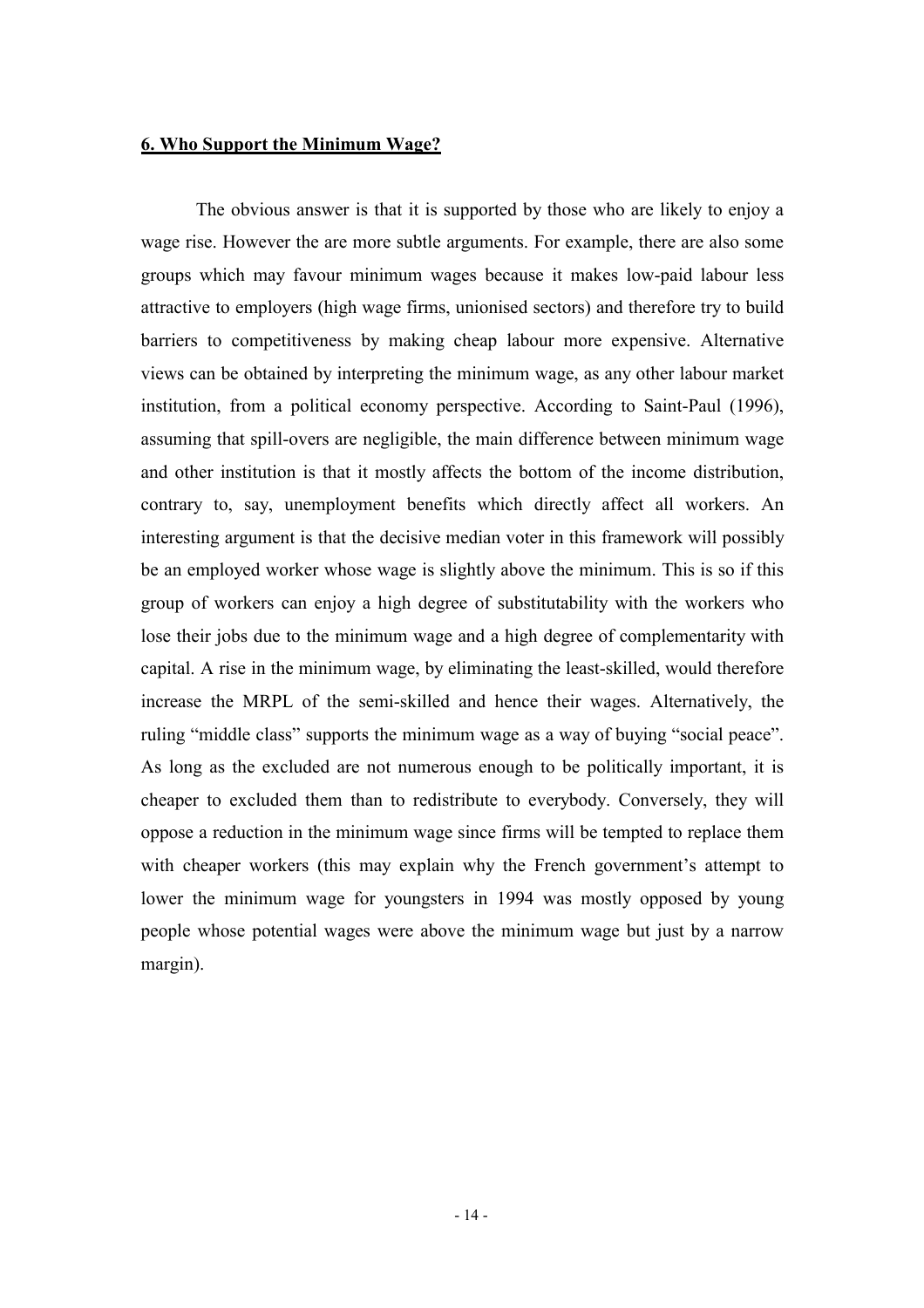#### **7. The Minimum Wages as a Policy Tool**

 The minimum wage is not the only way to improve the living standards of the low-paid. Those who argue that a minimum wage is desirable need to show that it is a more effective policy tool than alternatives like reductions of unskilled labour taxes, subsidies financed by progressive labour income taxes (including in-work benefits) or the introduction of a non-distorting negative income tax. As earlier mentioned, the inefficiency of the minimum is the lost employment (if any) whereas the inefficiency of the tax transfer is the excess burden of taxes due to supply responses by taxpayers and the reduction in labour supply by low wage workers. As Freeman (1994) as pointed out, the choice between the two policies depends on their relative costs which in turn depend on the i) level of taxes; ii) elasticity of supply of high-wage earners; iii) income effect on the labour supply of low-wage workers; iv) job loss owing to the minimum; v) turnover of low-paid workers; and, vi) household income of low-wage workers.

 A strategy based on minimum wages would be more effective if existing taxes are already high, high-wage workers have a large supply elasticity, low-wage workers have a large income effect, the demand for labour is inelastic (or even better if there is monopsony), labour turnover is high and few low-wage earners belong to highincome families. What does the evidence say on these issues? Probably, at least in Europe, it says that taxes are high, high-wage workers' supply elasticity is not large, income effects among low-paid are small, displacement effects are scarce, turnover is high and that there is an increasing fraction of poverty due to low pay. In sum, the score in favour of minimum wages is 4 out of 6 points.

 In this respect, an interesting issue whether the existence of minimum wages would be justified if an optimal taxation scheme were to be available. In such a case, resources would be maximised, under a competitive labour market, and redistribution could be achieved at a lower cost than when minimum wage is imposed where, through a rise in unskilled labour cost and unemployment, resources are smaller.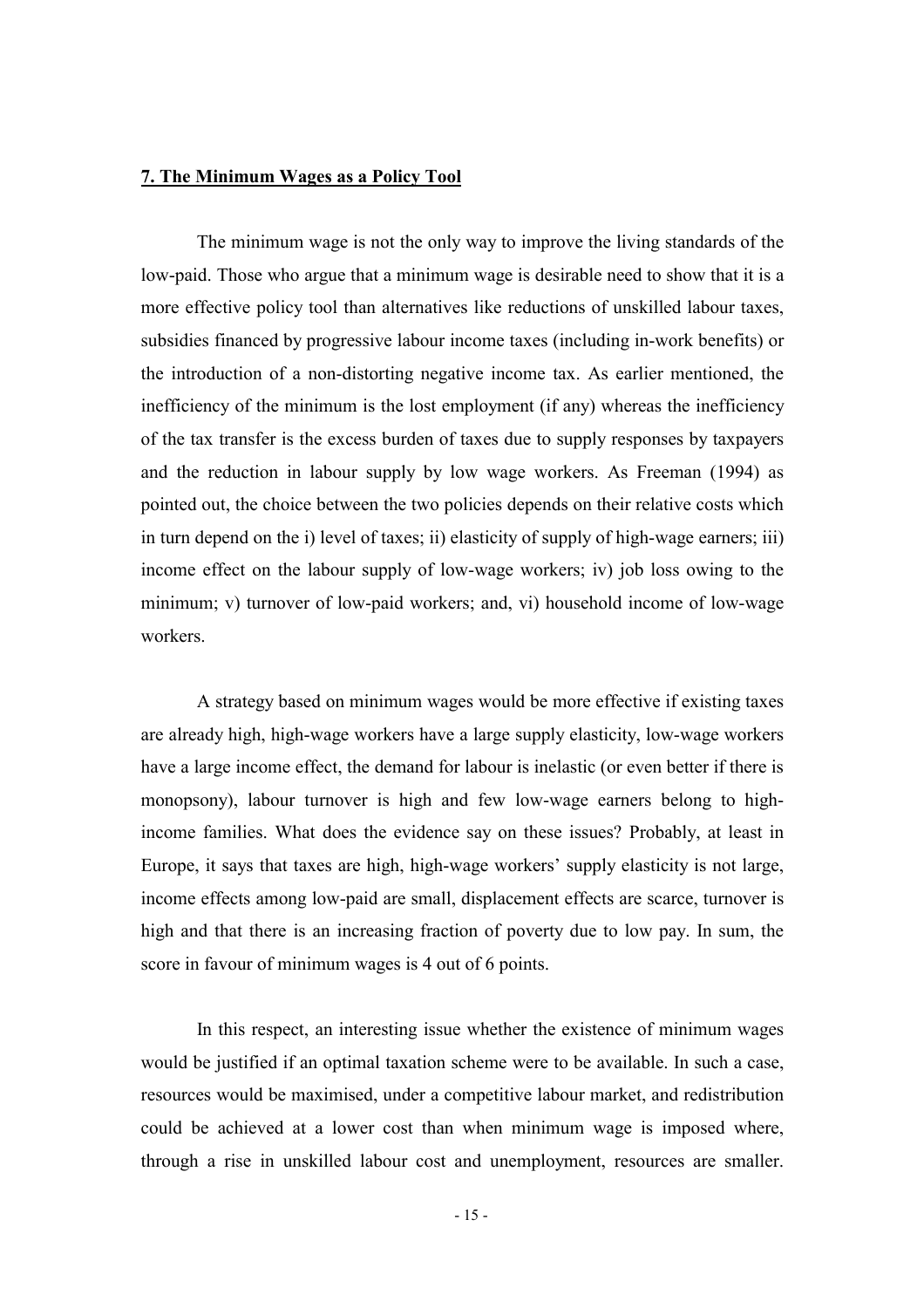Thus, an obvious question is why such a tax/subsidy system does not completely eliminate minimum wages (see, Saint-Paul, 1994). An answer to this question relies on second-best considerations (only linear taxes are considered, as in Allen, 1987, or employment subsidies are excluded, as in Drèze and Gollier, 1993) or simply than non-competitive features abound in the workings of the labour market. However, even if they were to be absent, political economy considerations may preclude the implementation of optimal negative tax systems. The argument, developed by Lehman (1999), is that if decisions on the way redistribution occurs are in the scope of skilled workers, they will realise that, since the potential amount of redistribution is lower under a minimum wage, it is in their interest to block the possibility of a negative income tax and hence redistribute less through the minimum wage.

 However the available alternative is not either minimum wage or tax/subsidy schemes on their own. Both can co-exist. For instance, in work-benefits are successful if by increasing labour supply they generate downward pressure on wages and the taxpayer then subsidises low-wage jobs through the in-work credit scheme. When used in conjunction with minimum wages, however, there is a floor below which wages cannot fall, creating savings for the taxpayer and reducing the unemployment trap. To achieve this, nonetheless, long hours of work are needed to lift households out of the benefit receipt, which probably implies changing the available working hours thresholds in current in-work benefits systems. For example, in Figure 4, it is shown how the ratio between the minimum wage and poverty threshold has been declining in the US, to the extent that the Earned Income Tax Credit was expanded in 1993 to enable full-time minimum wage workers in families above three to be lifted out of poverty.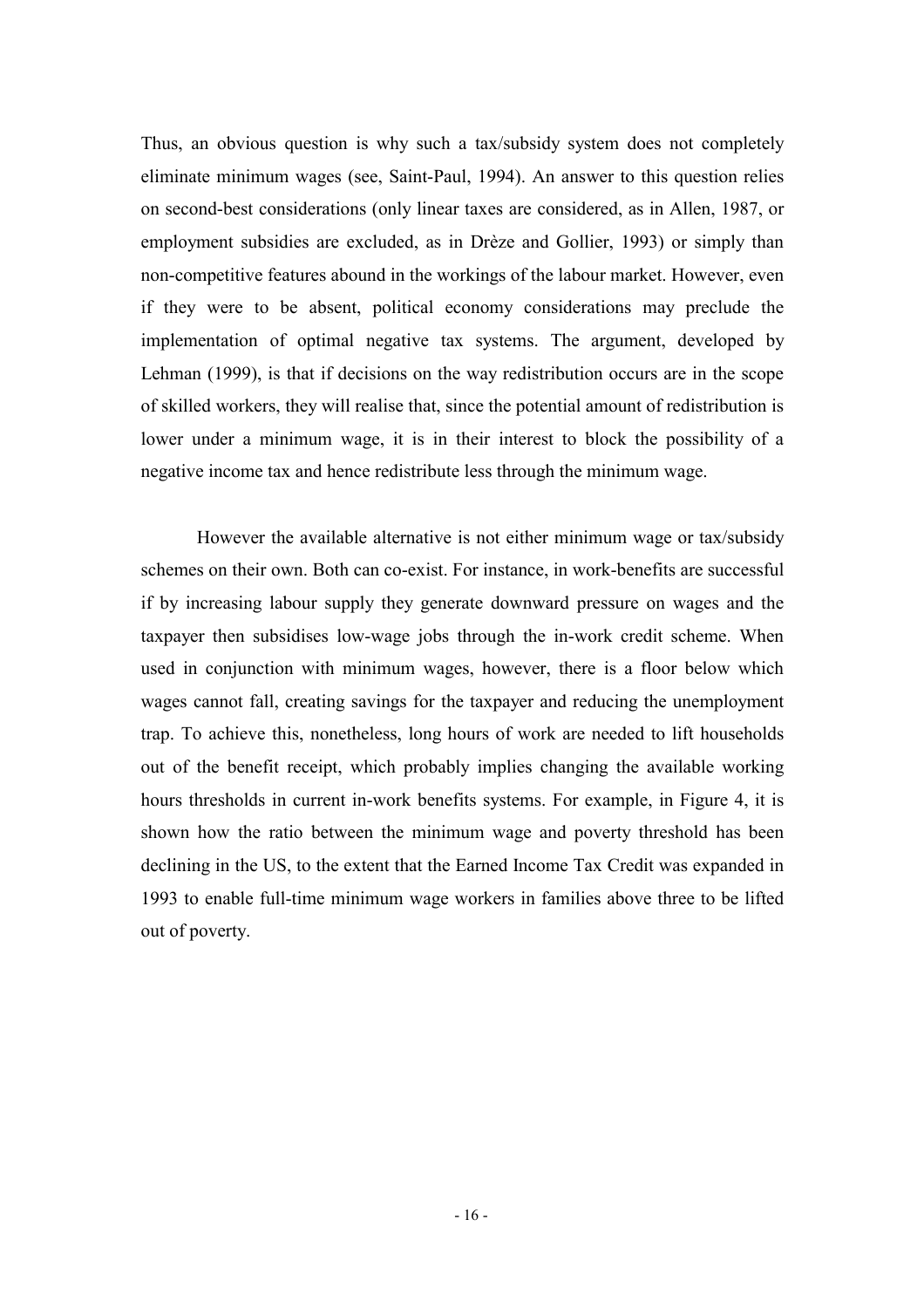#### **8. Cross-Country Evidence**

 In this section, we summarise some of the "new minimum wage research" of recent years using Neumark and Wascher (1999)'s results on the estimation of the effects of the minimum wages on youth employment by means of a pooled crosssection times-series data set comprising fifteen OECD countries for the period 1975- 1997. This is a particularly interesting exercise since international data provides much greater variation than any of the national studies while it allows to control for a wide variety of labour market institutions/policies which either reduce or amplify the effects of minimum wages.

The model they estimate is as follows:

$$
E_{it} = \delta_t + X_{it} \Gamma + P_i \Phi + (\beta_0 + \beta_1 P_i) MW_{it} + v_{it}
$$
  
(i=1,..., N; t=1,..., T)

Where  $E_{it}$  is the employment rate of a particular age group;  $\delta_t$  denotes a set of time dummy variables,  $X_{it}$  is a set of controls (adult employment rates, ratio of youth to adult population);  $P_i$  is a set of time-invariant controls representing different institutions) policies comprising two indexes of labour standards and employment protection regulation, both developed by OECD, and the level of public expenditures on active labour market policies as a proportion of GDP, as of 1995;  $MW_{it}$  is the Kaitz index; and  $v_{it}$  is an i.i.d. error term. Two age groups are distinguished: "teenagers"  $(15-19)$  and "youths"  $(15-24)$ .

 Table 5 reports the estimated minimum wage effects on the employment ratios, calculated as the coefficient on  $MW_{it}$ , plus each of the coefficients on the interaction term multiplied by the value of the policy/institution variable for each country. We have ordered the countries from the most deleterious effects to the most beneficial effects for both age groups. There are seven countries where the estimated elasticities are negative and statistically significant where for the remaining eight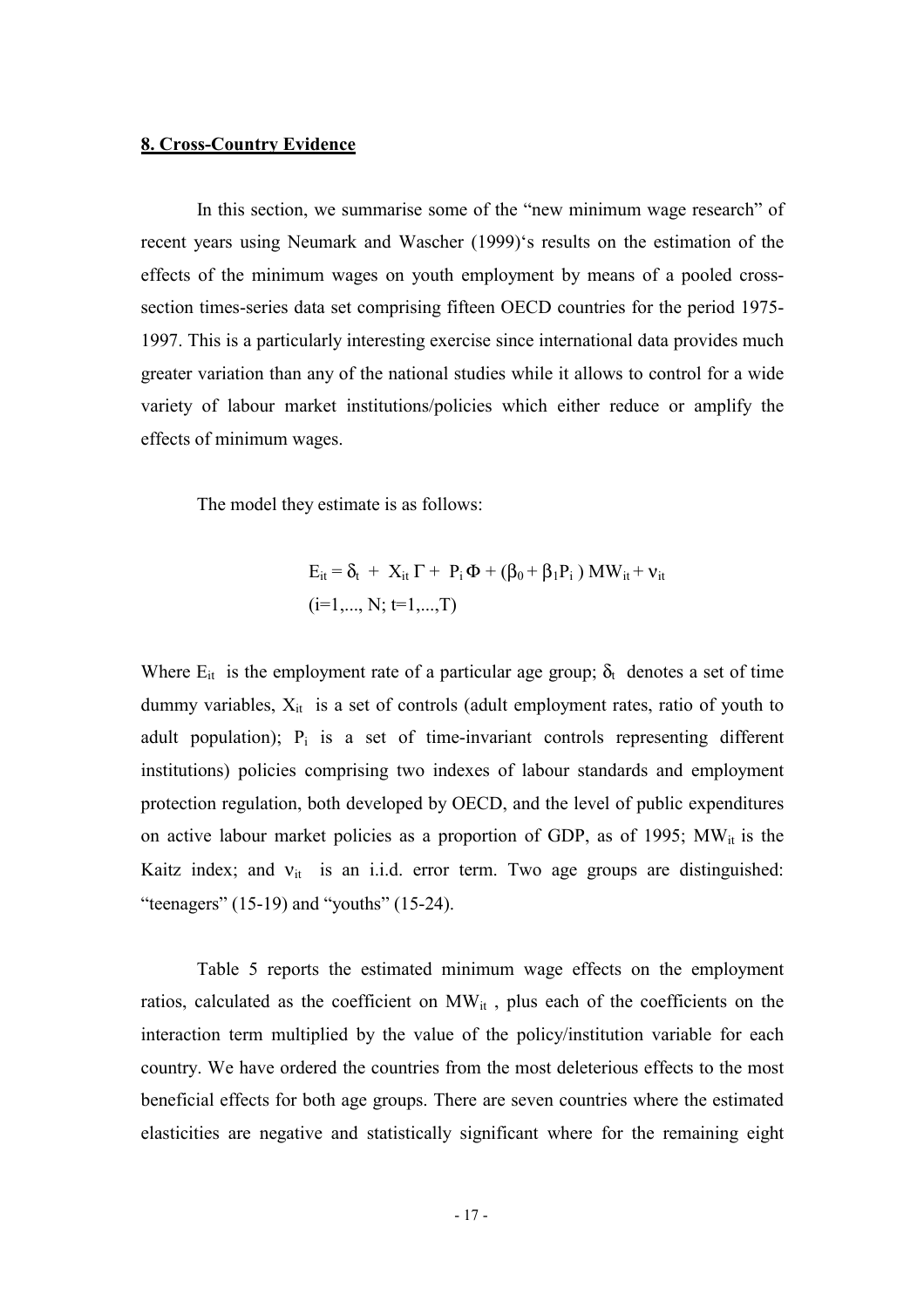countries in the sample they are either insignificant or even positive. Moreover, the results are not very robust to the inclusion of fixed country effects as an additional regressor. For example, the elasticity for Sweden, the country with the most negative effect, turn out to be around 0.2 in such case. In general, those dummy variable could be capturing the existence of sub-minima for youth or by sector or that other minima are set at the collective bargaining being superimposed on the statutory ones.

 Overall, we regard those estimates as providing the somewhat confusing menu of results which have been found in the national studies although they provide some light on the interaction of minimum wage with other labour market policies/institutions. In particular, the role of active labour market policies seems to be the paramount in explaining the relative performance of various countries.

 The previous estimates, however, allow us to carry out an admittedly bold exercise regarding the likely employment effects of introducing a statutory minimum wage in Switzerland that was one of the key issues to be addressed at this conference. The estimated elasticities for  $\beta_0$  and the three components of  $\beta_1$  are –0.32, -0.40, 0.12 and 0.02 (for youths) and –0.24, -0,89, 0.29 and 0.15 (for teenagers), respectively. The corresponding values for Switzerland of the  $P_i$  variables are: Labour Standards (3), Employment Protection (1.75) and Active Policies (0.48). Using those values, in deviation from the sample averages, yields the following elasticities: -0.90 (for youth) and  $-2.00$  (for teenagers). These elasticities are very high mainly due to the relatively high level of Labour Standards in Switzerland. Nonetheless, as is the case with Sweden, which also has very high negative elasticities, it may be that the incidence is low, covering the above estimates with a large dose of uncertainty.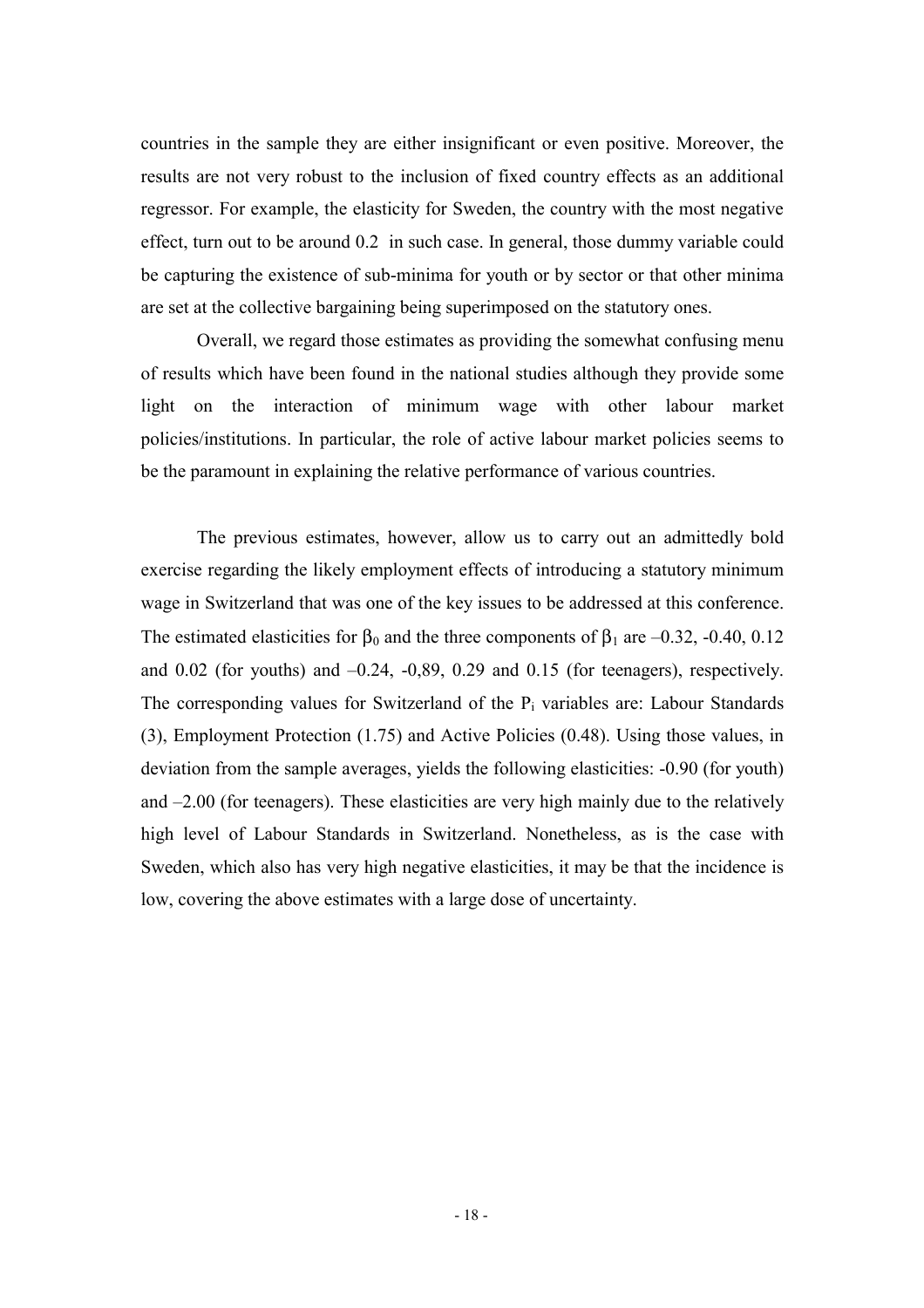#### **9. Concluding Remarks**

 Our reading of the evidence shown in this paper is that a minimum wage is not a panacea to poverty but it helps to redistribute income. It is true that, as any other redistributive interventions, it has inefficiency losses and may not always help those it is intended to work. It is also true that the long-term well-being of workers depends ultimately on increasing their productivity and setting a minimum wage may not help in this respect. However, policies to raise skills and potential earnings will do little to alleviate poverty in the short run. Thus, if judiciously chosen (set different rates across sectors and age), without interfering with the available wagesetting procedures (better in decentralised systems) or with existing in-work benefit systems (it should increase participation) or payroll taxes (there may be case for subsiding the social security payments of minimum wage earners), it can do more well than harm in breaking the lock of the poverty trap. In rethinking the welfare society, the mantra that minimum wages always cost jobs –and the insistence on a particular model of pay and employment that lies behind it- should be taken with great doses of scepticism, as many international institutions and national governments seem to be taking them nowadays.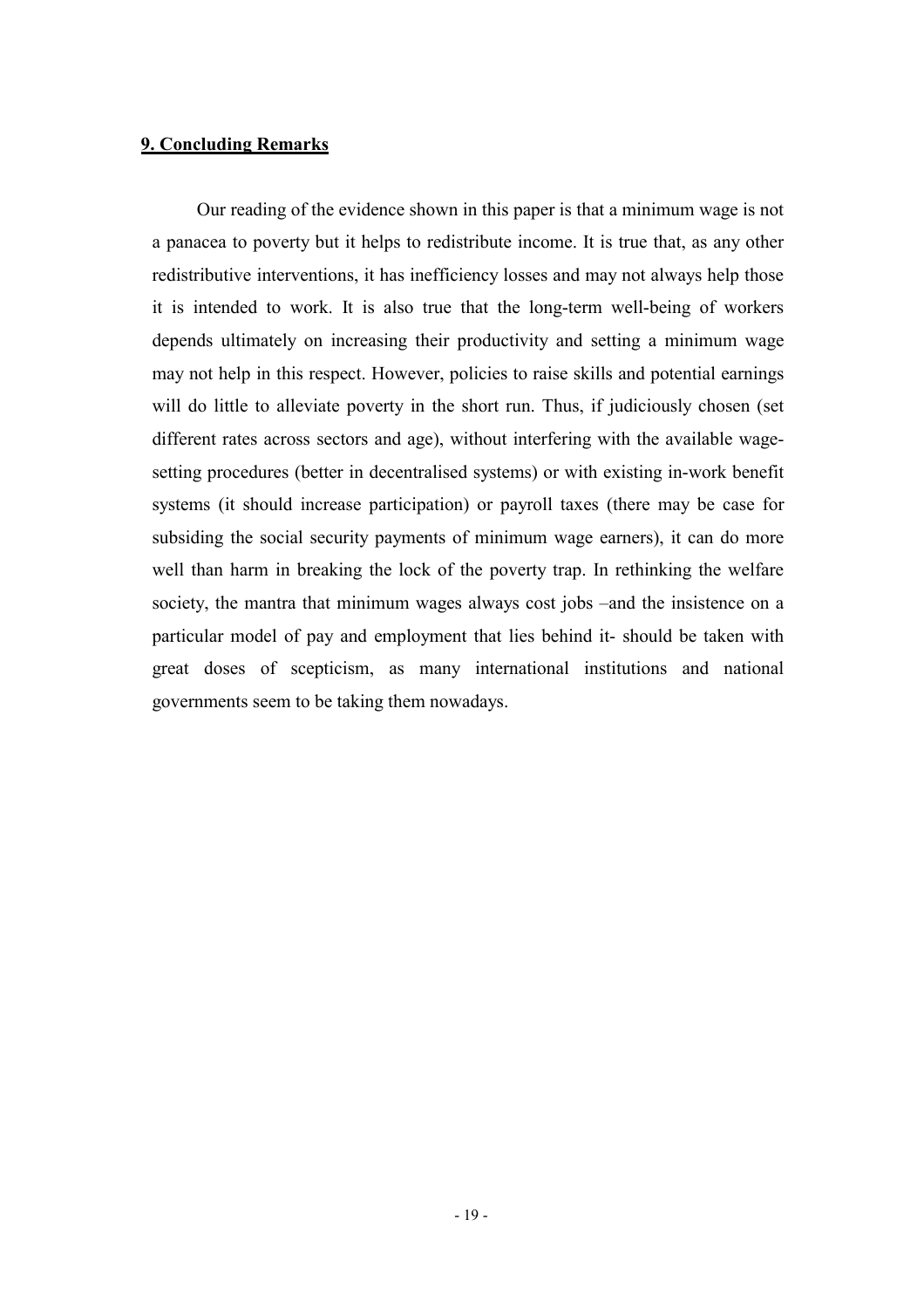#### **References**

Acemoglu, D. and J.S. Pischke (1999): "Beyond Becker: training in imperfect labour markets", *Economic Journal*, 109, 112-142.

Allen, S. (1987): "Taxes, redistribution, and the minimum: a theoretical analysis", *Quarterly Journal of Economics*, 101, 477-489.

Atkinson, A.T. (1995): *Public Economics in Action: the basic income/flat tax proposal* (Oxford: Oxford University Press).

Bhaskar, V. and T. To (1999): "Minimum wages for Ronald McDonald monopsonies: A theory of monopsonistic competition", *Economic Journal*, 109, 190- 203.

Bazen, S. and J. Martin (1991): "The impact of minimum wages on the earnings and employment of young people and adults", *OECD Economic Studies*, 16, 199-200.

Brown, C., C. Gilroy and A. Kohen (1982): "The effect of the minimum wage on employment and unemployment", *Journal of Economic Literature*, 20, 487-528.

Burdett, K. and D.T. Mortensen (1989): "Equilibrium wage differentials and employer size", Nortwestern Center for Mathematical Studies in Economics and Management Science, Working Paper No. 860.

Cahuc, P. and J. Michel (1996): "Minimum wage, unemployment and growth", *European Economic Review*, 40, 1463-1482.

Calvo, G.A. and S. Wellisz (1979): "Hierarchy, ability, and income distribution", *Journal of Political Economy*, 87, 991-1010.

Card, D. and A. Krueger (1994): "Minimum wages and employment: a case study of the fast food industry in New Jersey and Pennsylvania Wage", *American Economic Review*, 84, 772-793.

Card, D. and A. Krueger (1995): *Myth and Measurement: The New Economics of the Minimum Wage.* (Princeton New Jersey: Princeton University Press).

Demsetz, H. (1973): "Industry structure, market rivalry, and public policy", *Journal of Law Economics*, 16, 1-9.

Dickens, R., S. Machin, and A. Manning (1999): "The effect of the minimum wages on employment: theory and evidence from Britain", *Journal of Labour Economics*, 17, 1-22.

Dolado, J., F. Felgueroso and J. Jimeno (1997): "The effects of minimum bargained wages on earnings : Evidence from Spain", *European Economic Review*, 1997, 41, 713-721

Dolado, J., F. Felgueroso and J. Jimeno (1998): "The Effects of Minimum Wages : Evidence from Spain" in S. Bazen, M. Gregory and W. Salverda (eds.), *Low-Wage Employment in Europe*, (Aldershot: Edward Elgar Publishing Limited).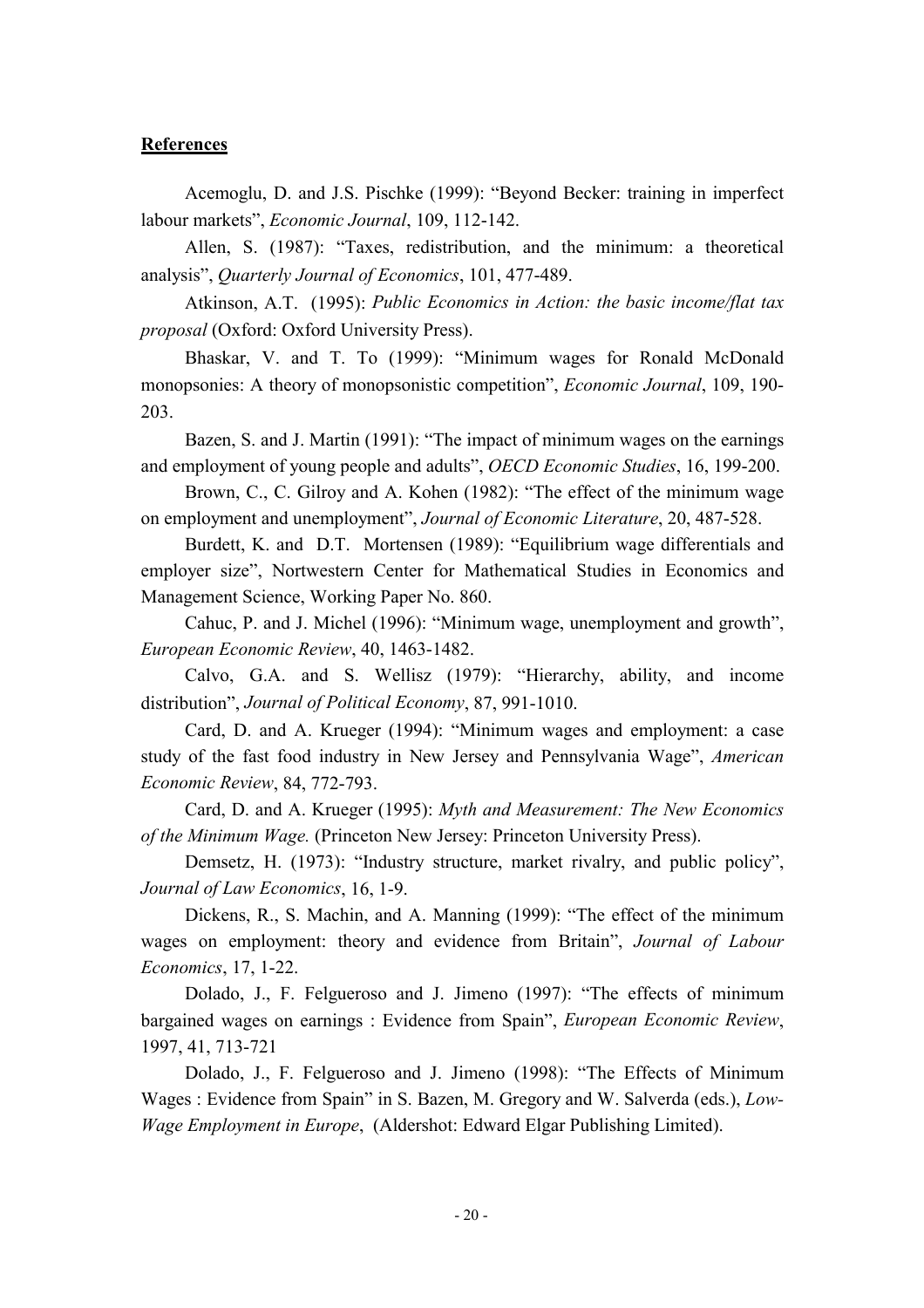Dolado, J., F. Kramarz, S. Machin, A. Manning, D. Margolis and C. Teulings (1996): "The economic impact of minimum wages in Europe", *Economic Policy*, 23, 317-372.

Di Nardo, J., N. Fortin and T. Lemieux: (1996): "Labor market institutions and the distribution of wages 1973-1992: a semi-parametric approach", *Econometrica*, 64, 1001-1044.

Drèze, J.H. and C. Gollier (1993): "Risk sharing on the labour market and second best wage rigidities", *European Economic Review*, 37, 1457-1482.

Freeman, R.B. (1994): "Minimum wages - Again!", *International Journal of Manpower*, 15, 8-25.

Freeman, R.B. (1996): "The minimum wage as redistributive tool", *Economic Journal*, 106, 639-649.

Ioannides, Y.A. and C.A. Pissarides (1985): "Monopsony and the lifetime relation between wages and productivity", *Journal of Labor Economics*, 3, 91-100.

Kennan, J. (1995): "The elusive effects of minimum wages", *Journal of Economic Literature*, 33, 1950-1965.

Laroque, G. and B. Salanié (1999): "Breaking down married female nonemployment in France", CEPR Discussion Paper Nº. 2239.

Lehmann, E. (2000): "Unemployment as the outcome of a political process: minimum wage or negative income tax?", mimeo.

Low Pay Commission (2000): *The National Minimum Wage: The Story So Far.*  Second Report of the Low Pay Commission. (London: Stationary Office)

Manning, A (1995): "How do we know that real wages are too high?", *Quarterly Journal of Economics*, 110, 1111-1126.

Machin, S. and A. Manning (1996): " Employment and the introduction of a minimum wage in Britain", *Economic Journal*, 106, 667-673.

Marx, I. and G. Verbist (1998): "Low-paid work and poverty: a cross-country perspective", in S. Bazen, M. Gregory and W. Salverda (eds.), *Low-Wage Employment in Europe*, (Aldershot: Edward Elgar Publishing Limited).

Metcalf, D. (1999): "The Low Pay Commission and the National Minimum Wage", *The Economic Journal*, 109, 46-66.

Neumark, D. and W. Wascher (1999): "A cross-national analisys of the effects of minimum wages on youth employment", National Bureau of Economic Research, Working Paper Nº.7299.

Nickell, S. and J. van Ours (2000): "The Netherlands and the United Kingdom: a European miracle?", forthcoming in *Economic Policy*.

OECD (1994): *The OECD jobs study. Facts, Analysis, Strategies.* (Paris: OECD).

OECD (1998): *Employment Outlook*. (Paris: OECD).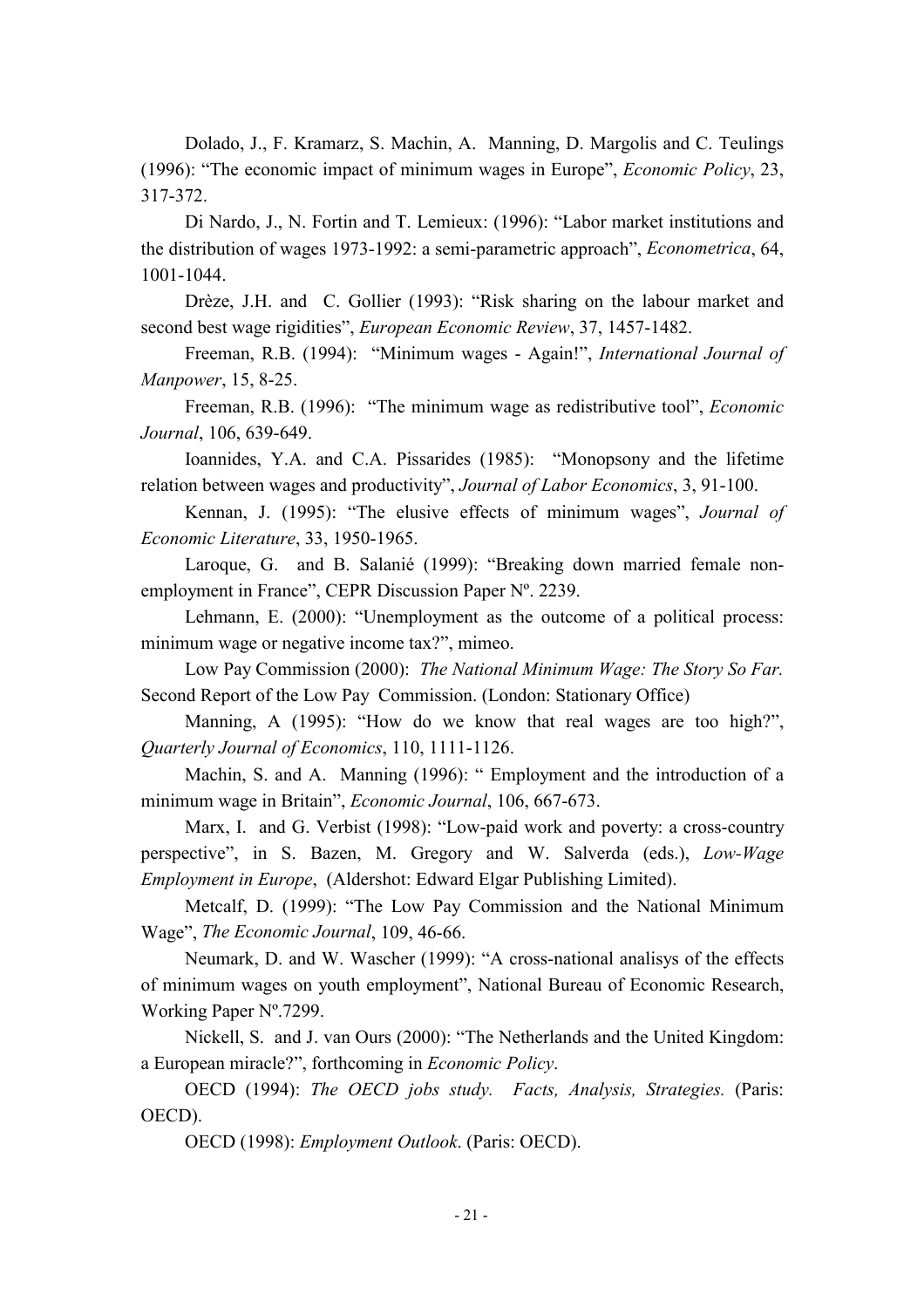Rebitzer, J. and L., Taylor (1995): "The consequences of minimum wage laws: some new theoretical ideas", *Journal of Public Economics*, 56, 245-255.

Saint-Paul, G. (1994): "Do labor markets rigidities fulfill distributive objectives?, *I.M.F. Staffs Papers*, 41, 624-642.

Saint-Paul, G. (1996): "Exploring the political economy of labour markets institutions", *Economic Policy*, 23, 265-315.

U.S. Department of Labor (1998): *Minimum wage and overtime hours under the Fair Labor Standards Act*, 1998 Report to the Congress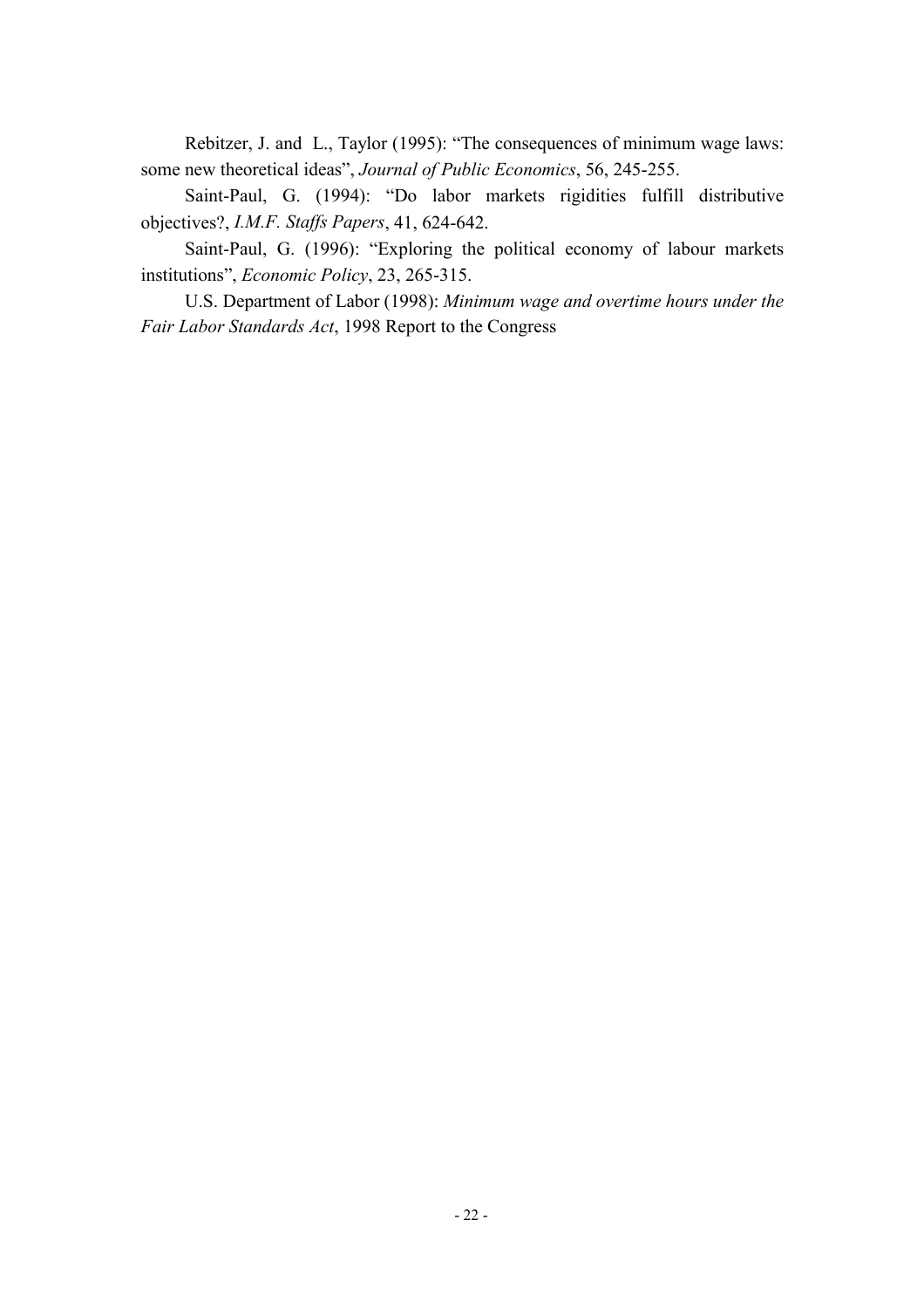#### **Table 1**

Minimum Wages in the OECD Countries

| Country                                | Kaitz Index | Minimum Wage<br>Earners $(\% )$       | Youth<br>Subminimum          |
|----------------------------------------|-------------|---------------------------------------|------------------------------|
|                                        |             | [National Minimum Wage]               |                              |
| Australia                              | 0.35(1992)  | 5.0                                   | < 21                         |
| Belgium                                | 0.60(1992)  | 4.0                                   | < 21                         |
| Spain                                  | 0.35(1994)  | 5.0                                   | No (since 1998)              |
| France                                 | 0.50(1993)  | 12.0                                  | $< 18$ (before 1998)<br>< 18 |
| Greece                                 | 0.62(1995)  | 20.0                                  | N <sub>0</sub>               |
| Netherlands                            | 0.55(1993)  | 3.5                                   | $<$ 23                       |
| Portugal                               | 0.45(1993)  | 8.0                                   | < 18                         |
| $UK(*)$                                |             | 8.3                                   | < 21                         |
| <b>US</b>                              | 0.33(1993)  | 4.0                                   | $\leq$ 21                    |
|                                        |             | [Collective Bargaining/Wage Councils] |                              |
| Germany                                | 0.55(1991)  | --                                    |                              |
| Austria                                | 0.62(1993)  | 4.0                                   |                              |
| Denmark                                | 0.54(1994)  | 6.0                                   | < 18                         |
| Ireland                                | 0.55(1993)  | --                                    | $\leq$ 21                    |
| Italy                                  | 0.71(1991)  |                                       | --                           |
| $\mathrm{UK}$ $\mathrm{^{(\ast\ast)}}$ | 0.40(1993)  |                                       | $\leq$ 21                    |
| Sweden                                 | 0.52(1992)  | 0.2                                   | $\leq$ 21                    |

*Note:* (\*) National Minimum Wage (since 1999), (\*\*) Wage Councils *Source*: Dolado et al., (1996), Freeman (1996), Neumark and Wascher (1999) and

Low Pay Commission (2000)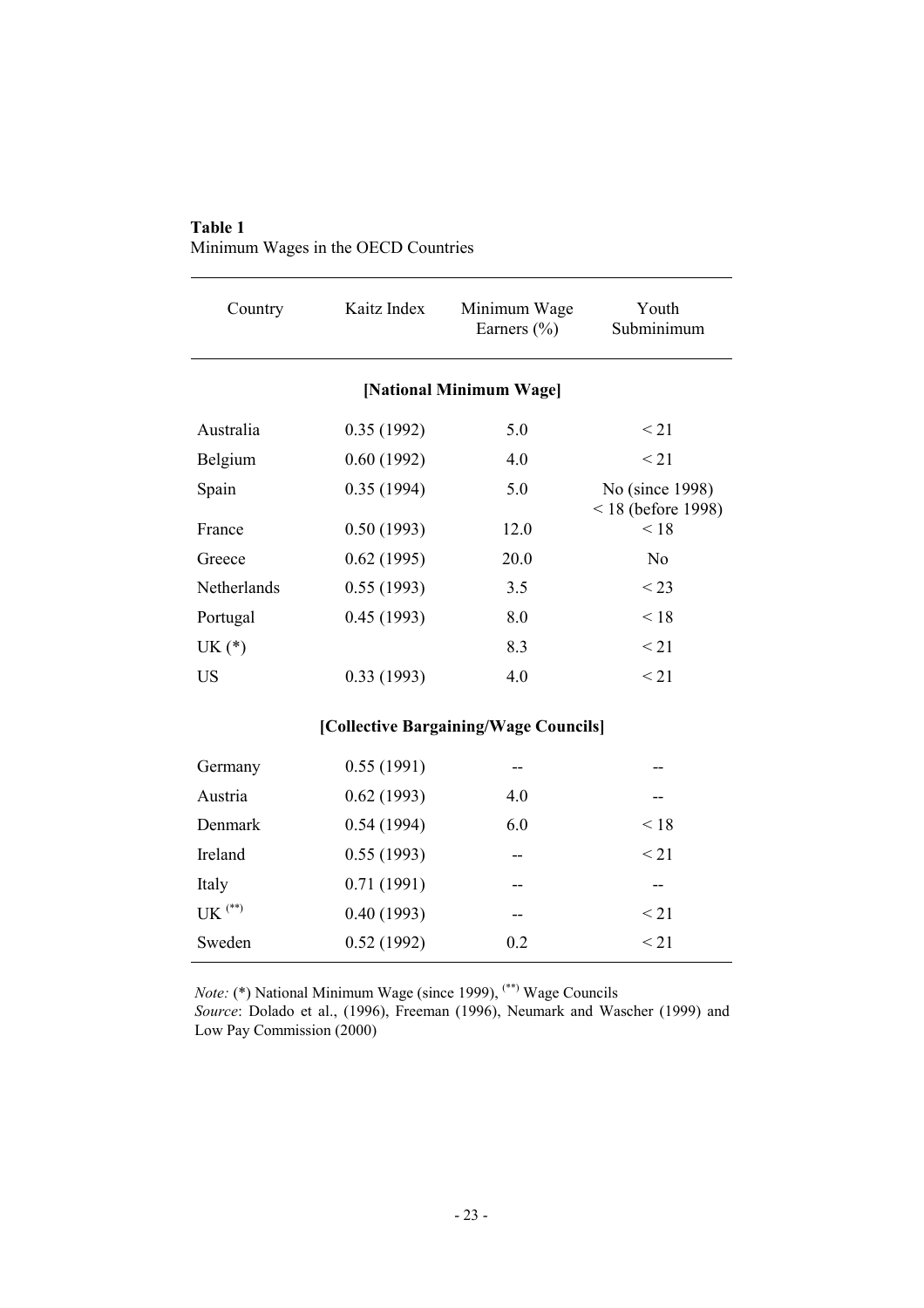| Table 2 |  |
|---------|--|
|         |  |

Characteristics of the low paid

|                          | France<br>(1990) | <b>Netherlands</b><br>(1985) | Spain<br>(1990) | United<br>Kingdom<br>(1994) |
|--------------------------|------------------|------------------------------|-----------------|-----------------------------|
| Proportion female        | 0.54             | 0.81                         | 0.58            | 0.66                        |
| Proportion age $\leq 21$ | 0.09             | 0.01                         | 0.41            | 0.29                        |
| Proportion part time     | 0.11             | 0.71                         | 0.37            | 0.52                        |

*Sources*: French computations from *Enquête Emploi*; Netherlands computations from *1985 Wage Survey*; Spanish computations from Valdés (1992), *Labour Force Survey* and *Tax Returns*, UK computations from *Labour Force Survey*.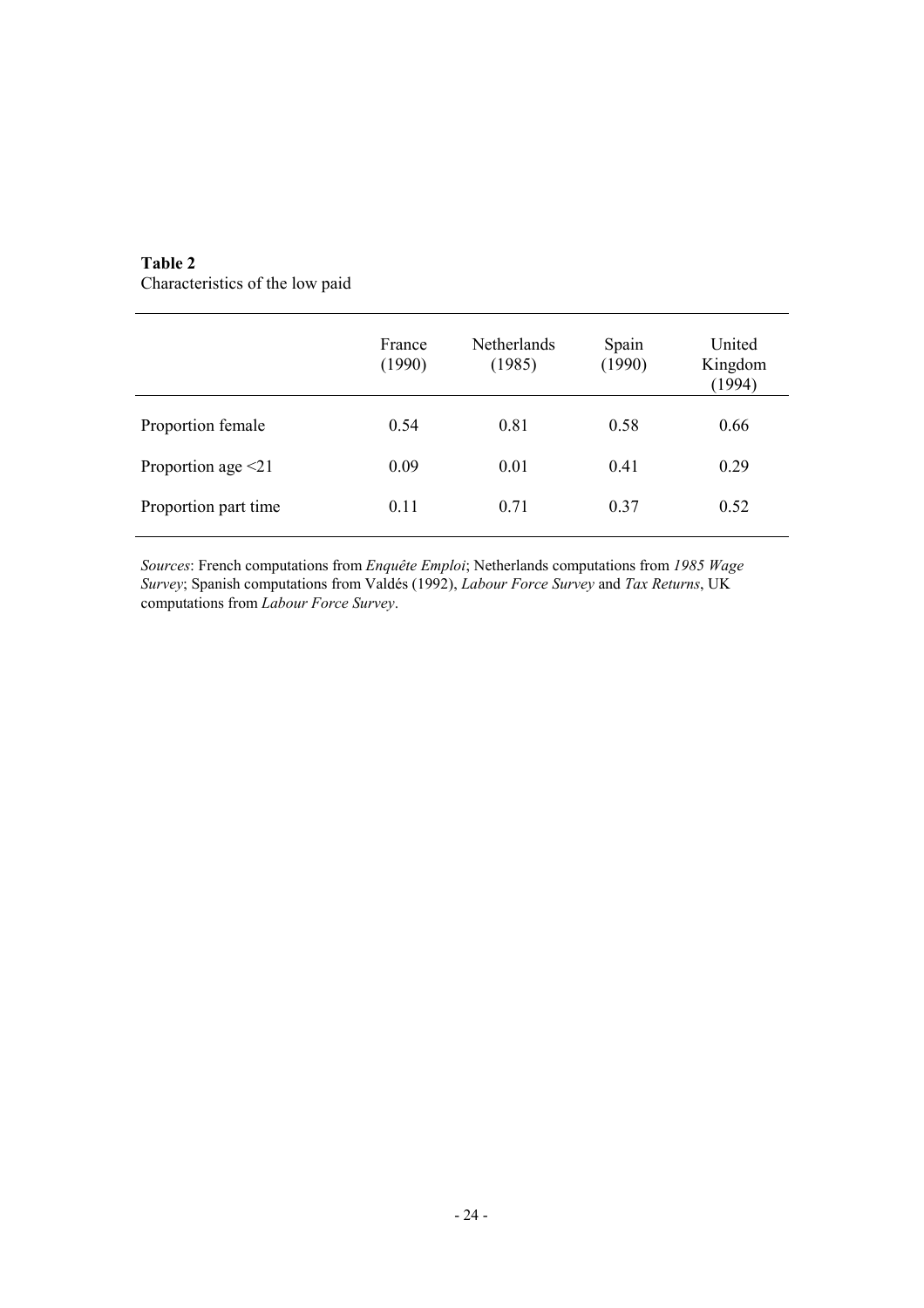|                  |              |              | Poverty incidence |      |              | Share in sample |                    |
|------------------|--------------|--------------|-------------------|------|--------------|-----------------|--------------------|
|                  | double       | single       | no                | All  | double       | single          | no                 |
|                  | earner $(3)$ | earner $(4)$ | earner $(5)$      |      | earner $(3)$ | earner          | $\text{earner}(5)$ |
| Australia 1989   | 0.9          | 9.0          | 64.7              | 5.9  | 67.8         | 27.9            | 4.3                |
| Belgium 1992     | 0.1          | 2.9          | 28.2              | 3.0  | 57.2         | 36.1            | 6.7                |
| Canada 1991      | 2.8          | 14.0         | 68.5              | 6.4  | 77.4         | 20.6            | 2.0                |
| Denmark 1992     | 0.2          | 1.9          | 12.6              | 0.8  | 83.8         | 13.7            | 2.6                |
| Finland 1991     | 0.5          | 1.5          | [18.3]            | 0.7  | 88.7         | 10.7            | 0.6                |
| Germany 1989     | 0.7          | 3.5          | [63.7]            | 3.0  | 55.5         | 42.8            | 1.7                |
| Netherlands 1991 | 0.4          | 3.6          | 34.8              | 3.1  | 51.6         | 44.5            | 3.9                |
| Norway 1991      | 0.2          | 5.1          | [27.5]            | 1.2  | 83.3         | 15.6            | 1.1                |
| Spain 1990       | 3.8          | 12.0         | 41.9              | 10.8 | 27.3         | 69.3            | 3.4                |
| Sweden 1992      | 0.5          | 4.7          | 26.9              | 1.9  | 83.4         | 13.5            | 3.1                |
| <b>UK 1991</b>   | 1.1          | 14.6         | 70.7              | 10.6 | 65.2         | 28.4            | 6.4                |
| <b>US 1991</b>   | 7.1          | 24.6         | 70.2              | 12.4 | 74.4         | 23.8            | 1.8                |

**Table 3**  Poverty incidence<sup>(1)</sup> by income configuration, prime-age couples (head aged 25-54)<sup>(2)</sup>

*Notes*: (1) 50% of average equivalent income threshold; equivalence scale: 1.0 for first adult, 0.5 for other adults and 0.3 for children; (2) self-employed excluded; (3) both partners non-zero annual earnings; (4) one partner non-zero annual earnings, other partner zero annual earnings and labour force status constant with non-employment; (5) both partners zero annual earnings and labour force status consistent with non-employment. *Source*: LIS. Marx and Verbist (1998)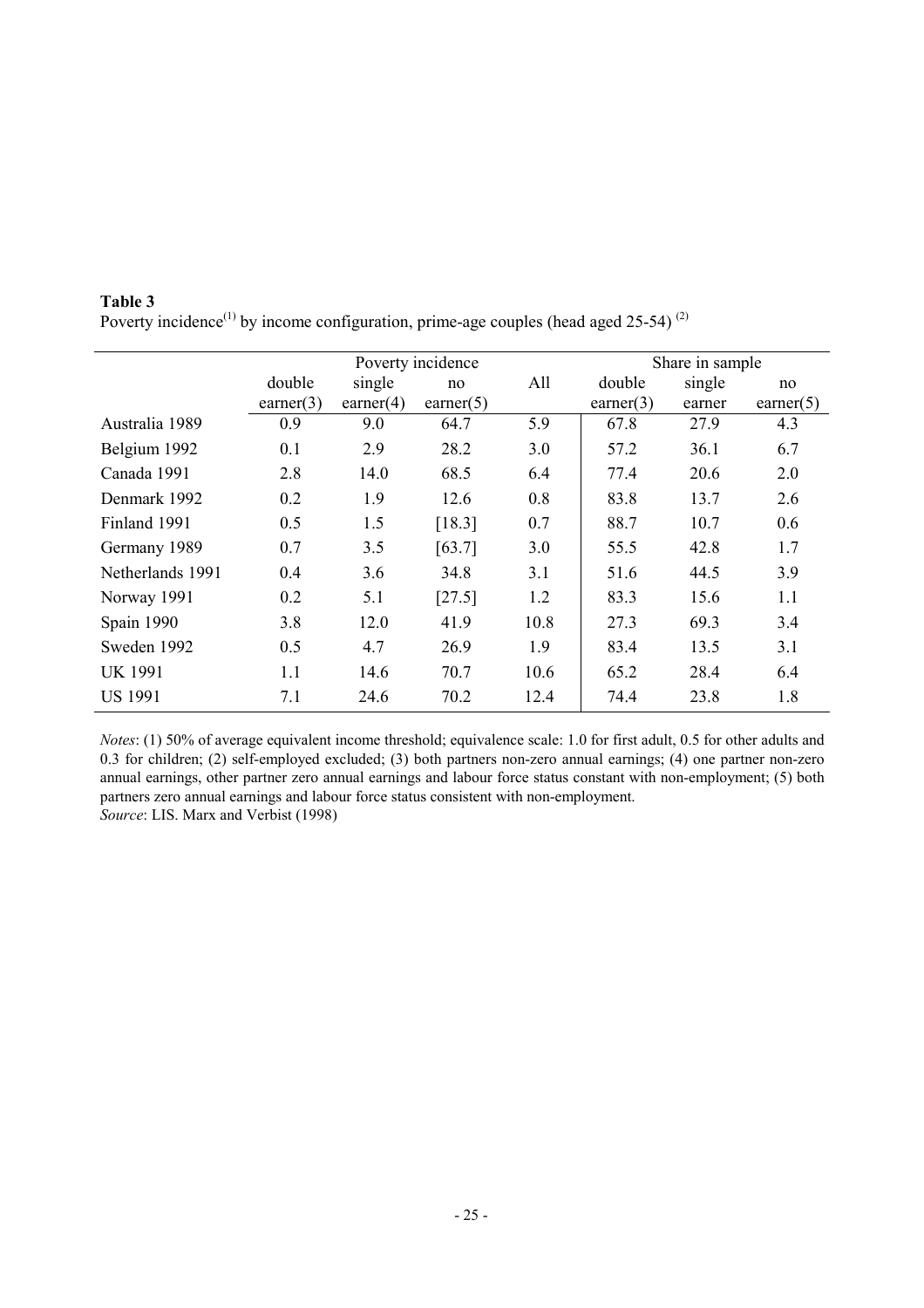|                |               | France  |               | <b>Netherlands</b> |               | Spain   |               | United Kingdom |
|----------------|---------------|---------|---------------|--------------------|---------------|---------|---------------|----------------|
| Decile         | $\frac{0}{0}$ | $%$ of  | $\frac{0}{0}$ | $%$ of             | $\frac{0}{0}$ | $%$ of  | $\frac{0}{0}$ | $%$ of         |
|                | affecte       | affecte | affecte       | affecte            | affecte       | affecte | affecte       | affecte        |
|                | d             | d       | d             | d                  | d             | d       | d             | d              |
|                |               |         |               |                    |               |         |               |                |
| All            | 7.2           | 100.0   | 11.5          | 100.0              | 6.6           | 100.0   | 14.5          | 100.0          |
| 1              | 10.1          | 13.2    | 35.0          | 30.4               | 23.5          | 35.5    | 41.7          | 28.7           |
| $\overline{2}$ | 11.3          | 15.8    | 21.0          | 18.2               | 12.2          | 18.4    | 19.1          | 13.2           |
| 3              | 13.1          | 17.7    | 24.0          | 20.9               | 9.6           | 14.5    | 18.2          | 12.5           |
| 4              | 8.4           | 11.4    | 16.0          | 13.9               | 7.4           | 11.2    | 12.2          | 8.4            |
| 5              | 6.6           | 9.1     | 8.0           | 6.9                | 6.2           | 9.4     | 11.8          | 8.1            |
| 6              | 7.4           | 10.7    | 5.0           | 4.3                | 3.2           | 4.8     | 10.3          | 7.1            |
| 7              | 7.1           | 9.8     | 2.0           | 1.7                | 2.1           | 3.2     | 12.1          | 8.3            |
| 8              | 5.1           | 7.4     | 2.0           | 1.7                | 1.3           | 2.0     | 8.0           | 5.5            |
| 9              | 2.2           | 4.1     | 1.0           | 0.9                | 0.6           | 0.9     | 5.4           | 3.7            |
| 10             | 0.6           | 0.8     | 1.0           | 0.9                | 0.1           | 0.2     | 6.9           | 4.7            |

#### **Table 4**  The relationship between minimum wages and income distribution

*Notes*: For each country, the first column is the proportion of individuals in each decile of the equivalized household income distribution who are minimum wage earners; the second column is the fraction of individuals who are affected by the minimum wage who are in each decile. For the Netherlands it is the adult rate that is used for all workers, which is why the incidence is high. Households without any worker are excluded from these computations. These figures make no allowance for taxes and benefits that may be very important in practice. See Sutherland (1995) for an analysis of the UK, Nolan (1993) for Ireland, for analyses including the tax/benefit system.

*Sources*: Spain and UK as in Table 3; France from the *Enquête Actifs Financiers* (1990); the Netherlands from a micro model used by the Ministry of Social Affairs.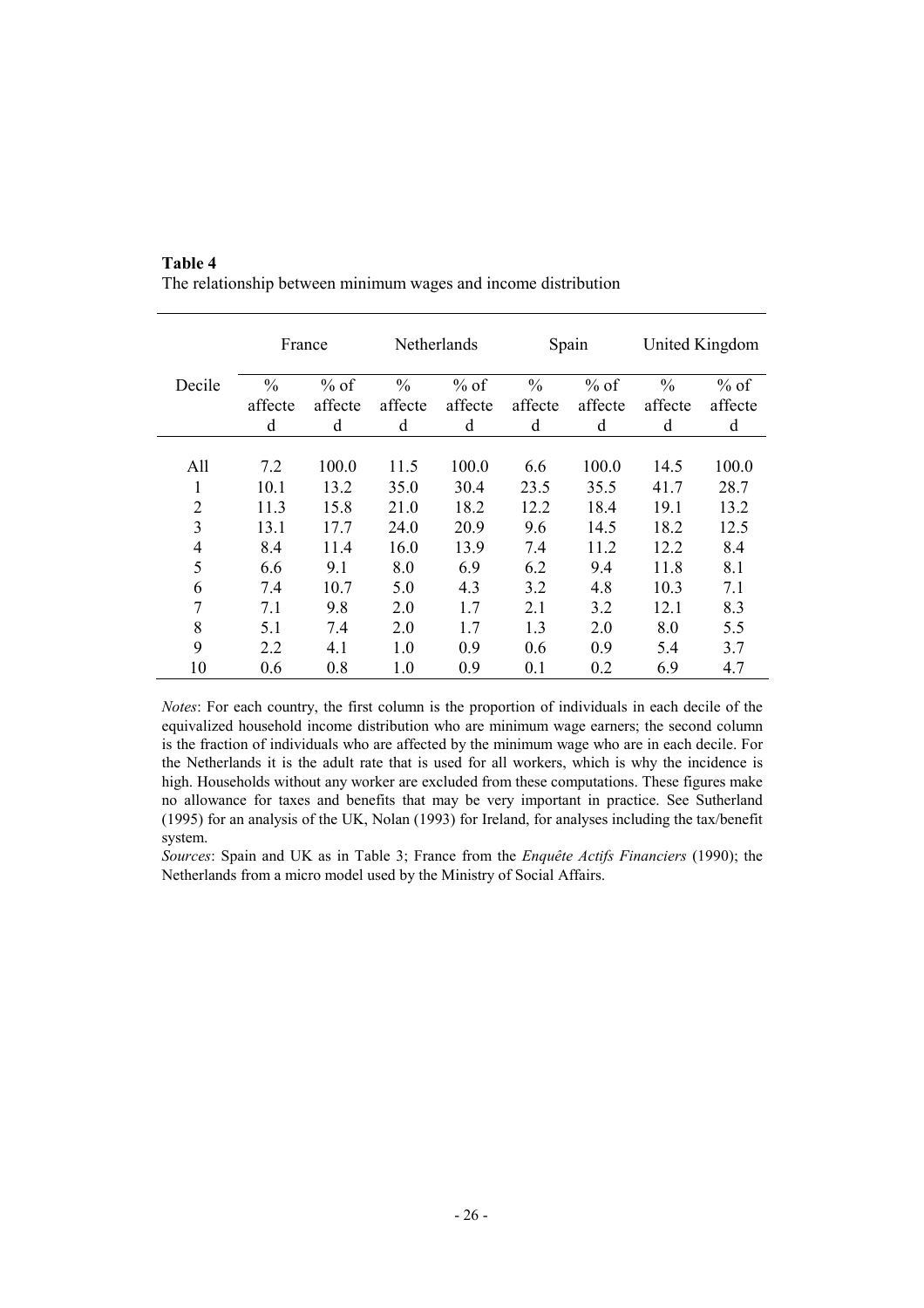| Table 5                                  |  |
|------------------------------------------|--|
| <b>Implied Minimum Wage Elasticities</b> |  |

| Youths      |         | <b>Teenagers</b> |         |
|-------------|---------|------------------|---------|
| Country     |         | Country          |         |
| Sweden      | $-1.26$ | Sweden           | $-2.08$ |
|             | (.23)   |                  | (.35)   |
| Greece      | $-1.03$ | New Zealand      | $-1.81$ |
|             | (.27)   |                  | (.30)   |
| New Zealand | $-0.97$ | Greece           | $-1.74$ |
|             | (.20)   |                  | (.42)   |
| Netherlands | $-0.65$ | Netherlands      | $-0.97$ |
|             | (.11)   |                  | (.16)   |
| Spain       | $-0.60$ | Spain            | $-0.73$ |
|             | (.11)   |                  | (.17)   |
| Germany     | $-0.49$ | Germany          | $-0.42$ |
|             | (.10)   |                  | (.15)   |
| France      | $-0.39$ | France           | $-0.29$ |
|             | (.08)   |                  | (.12)   |
| Denmark     | $-0.28$ | Denmark          | $-0.19$ |
|             | (.22)   |                  | (.35)   |
| Italy       | $-0.24$ | Canada           | $-0.03$ |
|             | (.12)   |                  | (.18)   |
| Canada      | $-0.11$ | Italy            | 0.18    |
|             | (.12)   |                  | (.18)   |
| Japan       | 0.12    | <b>US</b>        | 0.42    |
|             | (.13)   |                  | (.23)   |
| Belgium     | 0.13    | Japan            | 0.51    |
|             | (.15)   |                  | (.20)   |
| U.S.        | 0.13    | Belgium          | 0.92    |
|             | (.15)   |                  | (.35)   |
| Portugal    | 0.35    | <b>UK</b>        | 1.02    |
|             | (.24)   |                  | (.29)   |
| <b>UK</b>   | 0.36    | Portugal         | 1.41    |
|             | (.19)   |                  | (.36)   |
|             |         |                  |         |

*Notes*: Taken from Table 8 (columns 4 and 9) in Neumark and Wascher (1999). Standard errors in parentheses.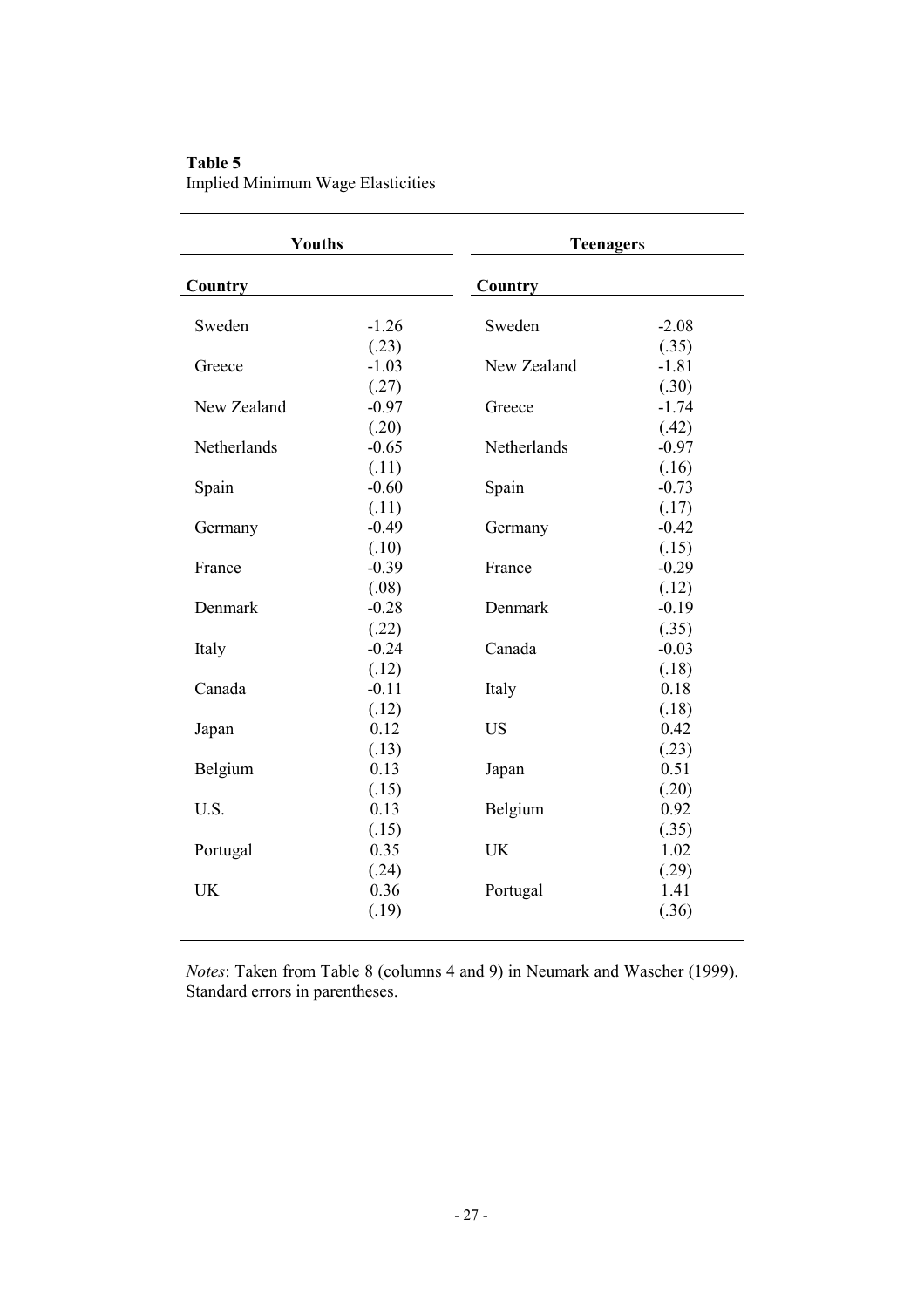**Figure 1**  Differences between agreed minimum wages and the statutory minimum wage by sectors (Spain, Adults)



 *Source*: Dolado et al. (1997)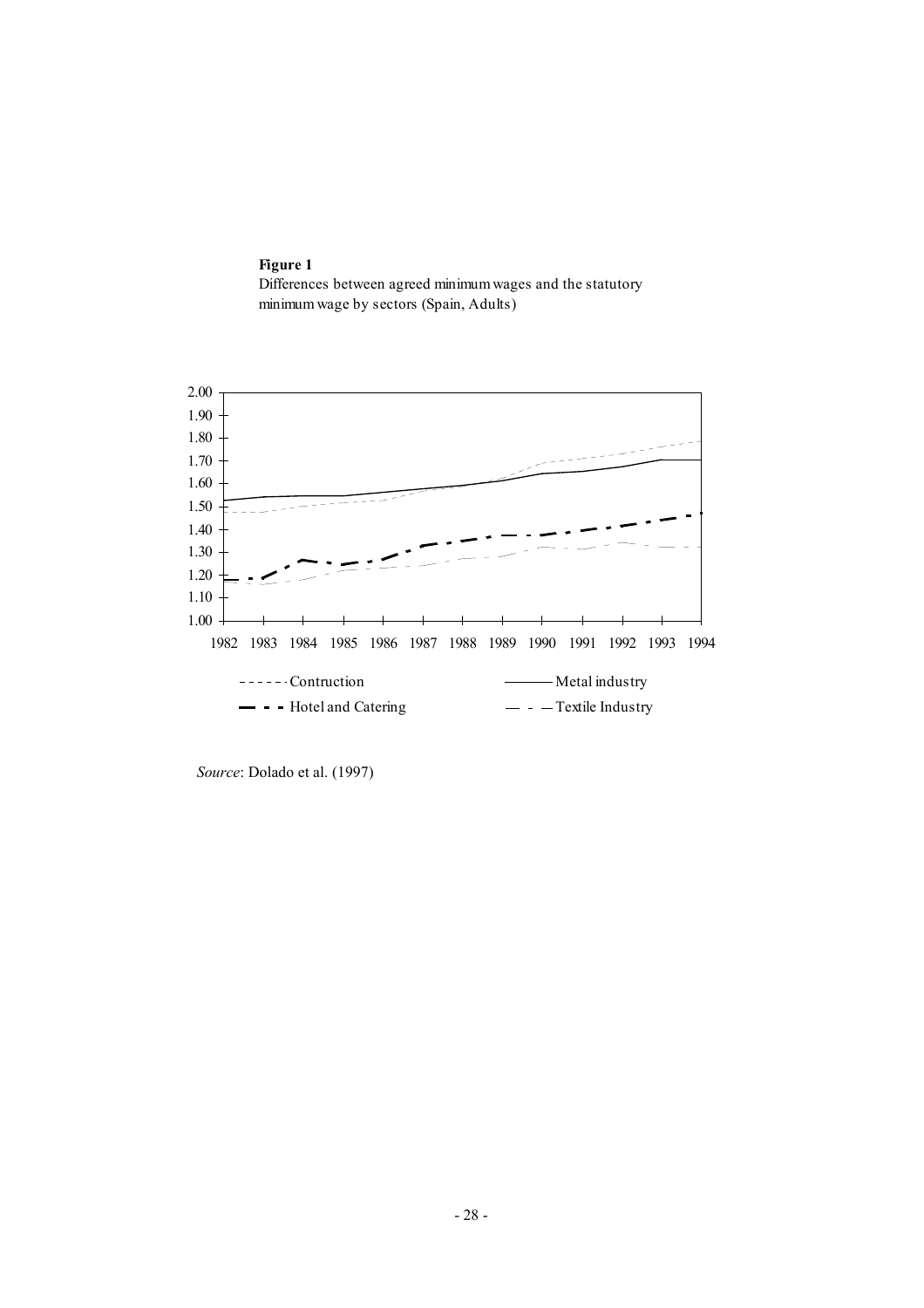**Figure 2a**  Kaitz indexes in selected countries



*Source*: Dolado et al (1996)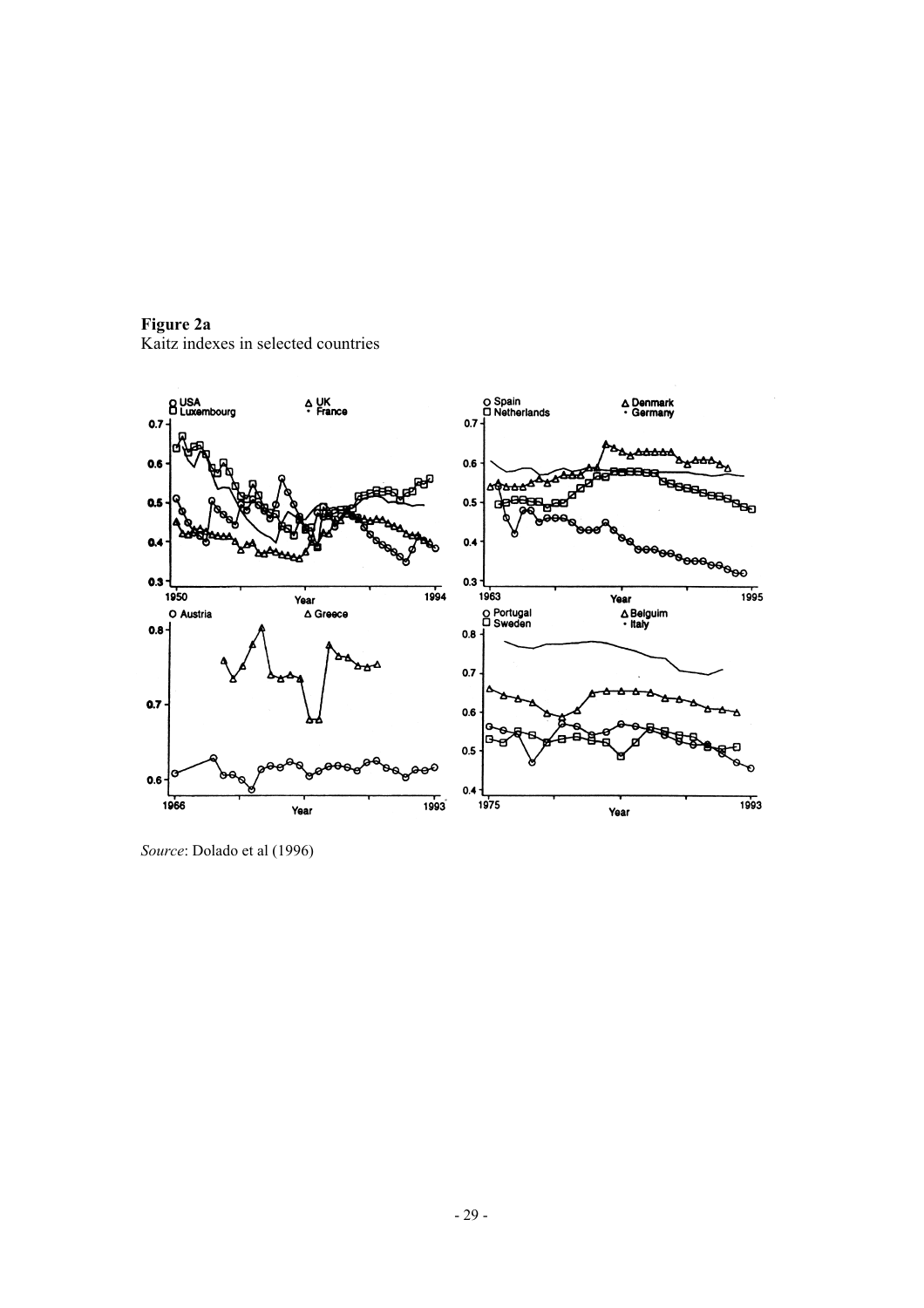**Figure 2b**  The evolution of the spike in France



*Notes*: Spike1 measures the proportion of workers at end-June earning between the old and the new SMIC. Spike 2 is an estimate of the proportion of workers in the *Enquête Emploi* who report earning in the band which contains the SMIC multiplied by their usual hours of work (actual earnings are not reported).

*Source*: Dolado et al. (1996)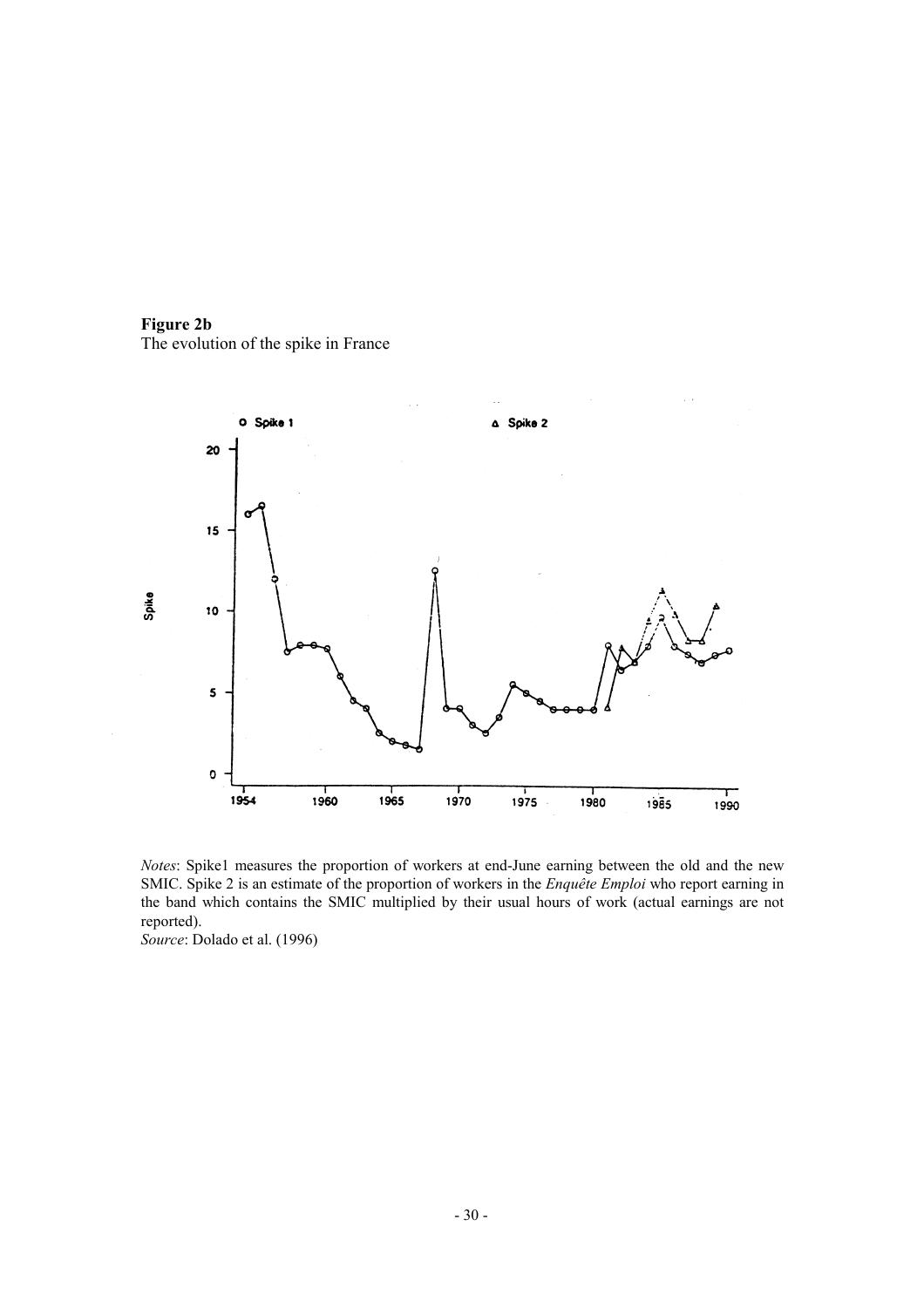

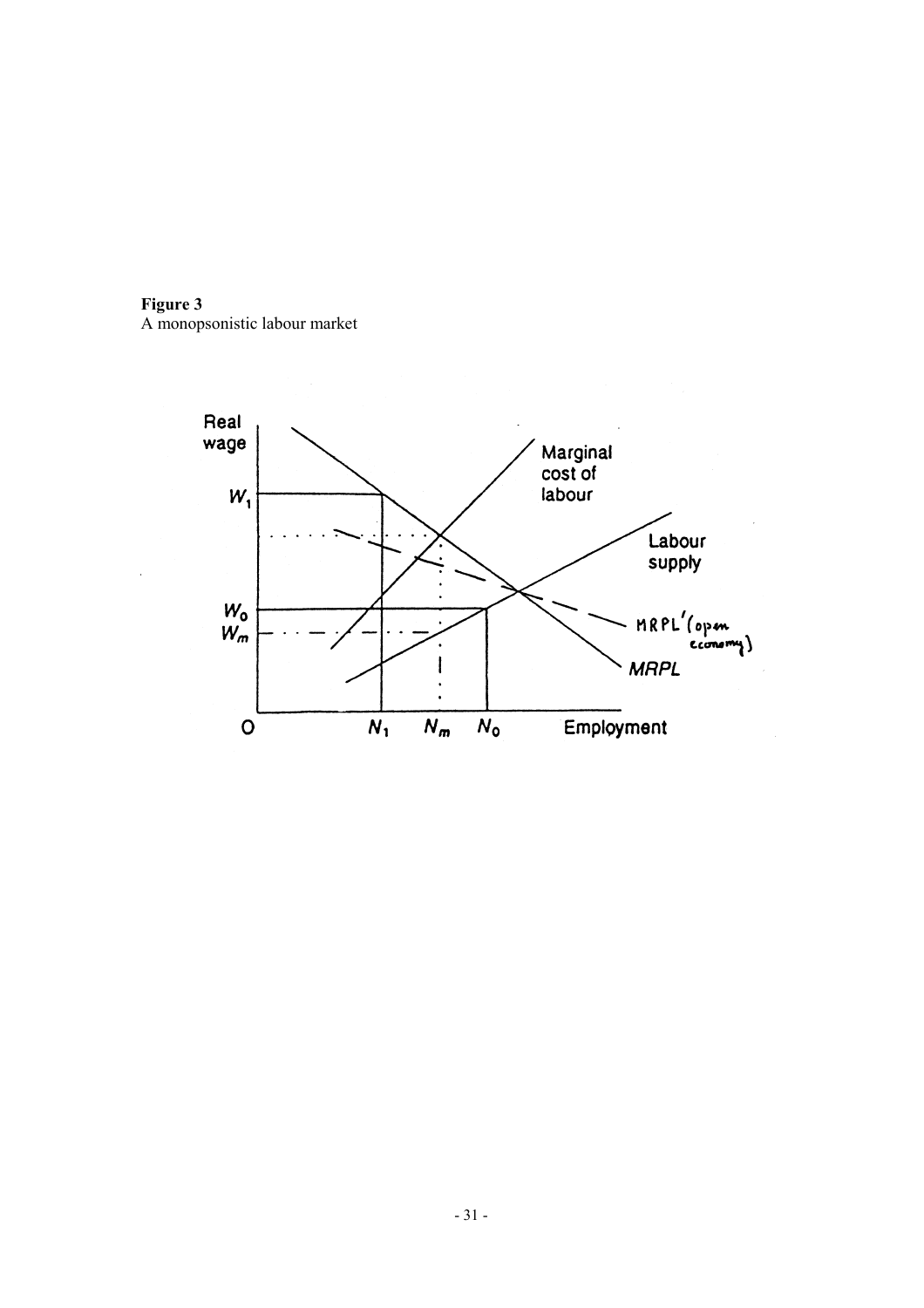#### **Figure 4**  Ratio Federal Minimum Wage/ poverty thresholds by family size in US. (1966-1997).



 *Source*: U.S. Department of Labor (1998)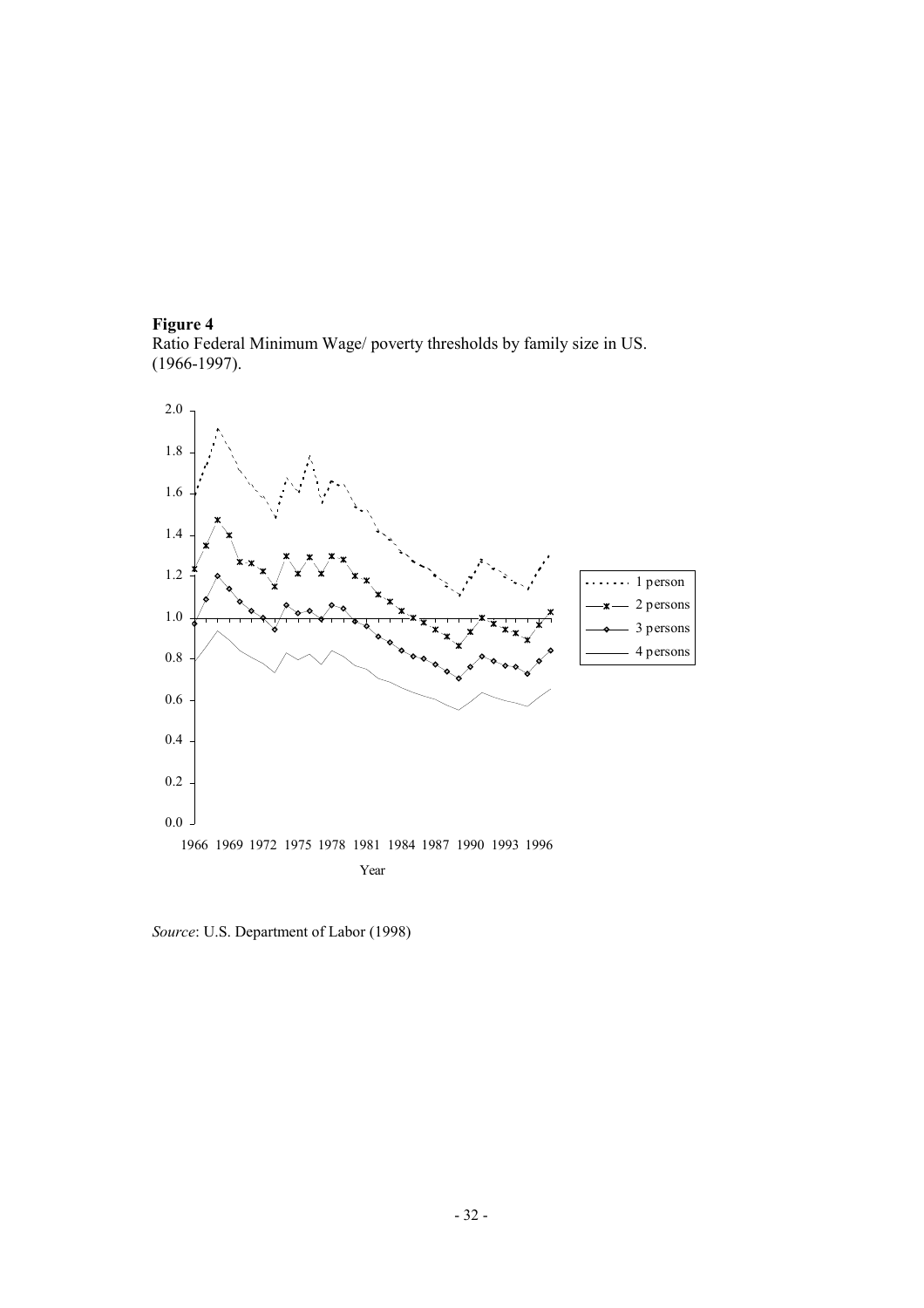# **IZA Discussion Papers**

| No. | Author(s)                                              | <b>Title</b>                                                                                | <b>Area</b>  | <b>Date</b> |
|-----|--------------------------------------------------------|---------------------------------------------------------------------------------------------|--------------|-------------|
| 51  | A. Barrett<br>P. J. O'Connell                          | Does Training Generally Work?<br>The Returns to In-Company Training                         | 5            | 8/99        |
| 52  | J. Mayer<br>R. T. Riphahn                              | Fertility Assimilation of Immigrants: Evidence<br>from Count Data Models                    | 3            | 8/99        |
| 53  | J. Hartog<br>P. T. Pereira<br>J. A. C. Vieira          | Inter-industry Wage Dispersion in Portugal: high<br>but falling                             | 1            | 8/99        |
| 54  | M. Lofstrom                                            | Labor Market Assimilation and the<br>Self-Employment Decision of Immigrant<br>Entrepreneurs | $\mathbf{1}$ | 8/99        |
| 55  | L. Goerke                                              | Value-added Tax versus Social Security<br>Contributions                                     | 3            | 8/99        |
| 56  | A. Lindbeck<br>D. J. Snower                            | Centralized Bargaining and Reorganized Work:<br>Are they compatible?                        | 1/5          | 9/99        |
| 57  | I. N. Gang<br>K. F. Zimmermann                         | Is Child like Parent?<br><b>Educational Attainment and Ethnic Origin</b>                    | $\mathbf{1}$ | 9/99        |
| 58  | T. Bauer<br>K. F. Zimmermann                           | Occupational Mobility of Ethnic Migrants                                                    | $\mathbf{1}$ | 9/99        |
| 59  | D. J. DeVoretz<br>S. A. Laryea                         | Canadian Immigration Experience:<br>Any Lessons for Europe?                                 | 1/2/3        | 9/99        |
| 60  | C. Belzil<br>J. Hansen                                 | Subjective Discount Rates, Intergenerational<br>Transfers and the Return to Schooling       | 6            | 10/99       |
| 61  | R. Winkelmann                                          | Immigration: The New Zealand Experience                                                     | 1            | 10/99       |
| 62  | A. Thalmaier                                           | Bestimmungsgründe von Fehlzeiten: Welche<br>Rolle spielt die Arbeitslosigkeit?              | 3            | 10/99       |
| 63  | M. Ward                                                | Your Everyday, Average Academic                                                             | 5            | 10/99       |
| 64  | M. Ward                                                | Salary and the Gender Salary Gap in the<br><b>Academic Profession</b>                       | 5            | 10/99       |
| 65  | H. Lehmann<br>J. Wadsworth<br>A. Acquisti              | Grime and Punishment: Job Insecurity and Wage<br>Arrears in the Russian Federation          | 4            | 10/99       |
| 66  | E. J. Bird<br>H. Kayser<br>J. R. Frick<br>G. G. Wagner | The Immigrant Welfare Effect: Take-Up or<br>Eligibility?                                    | 3            | 10/99       |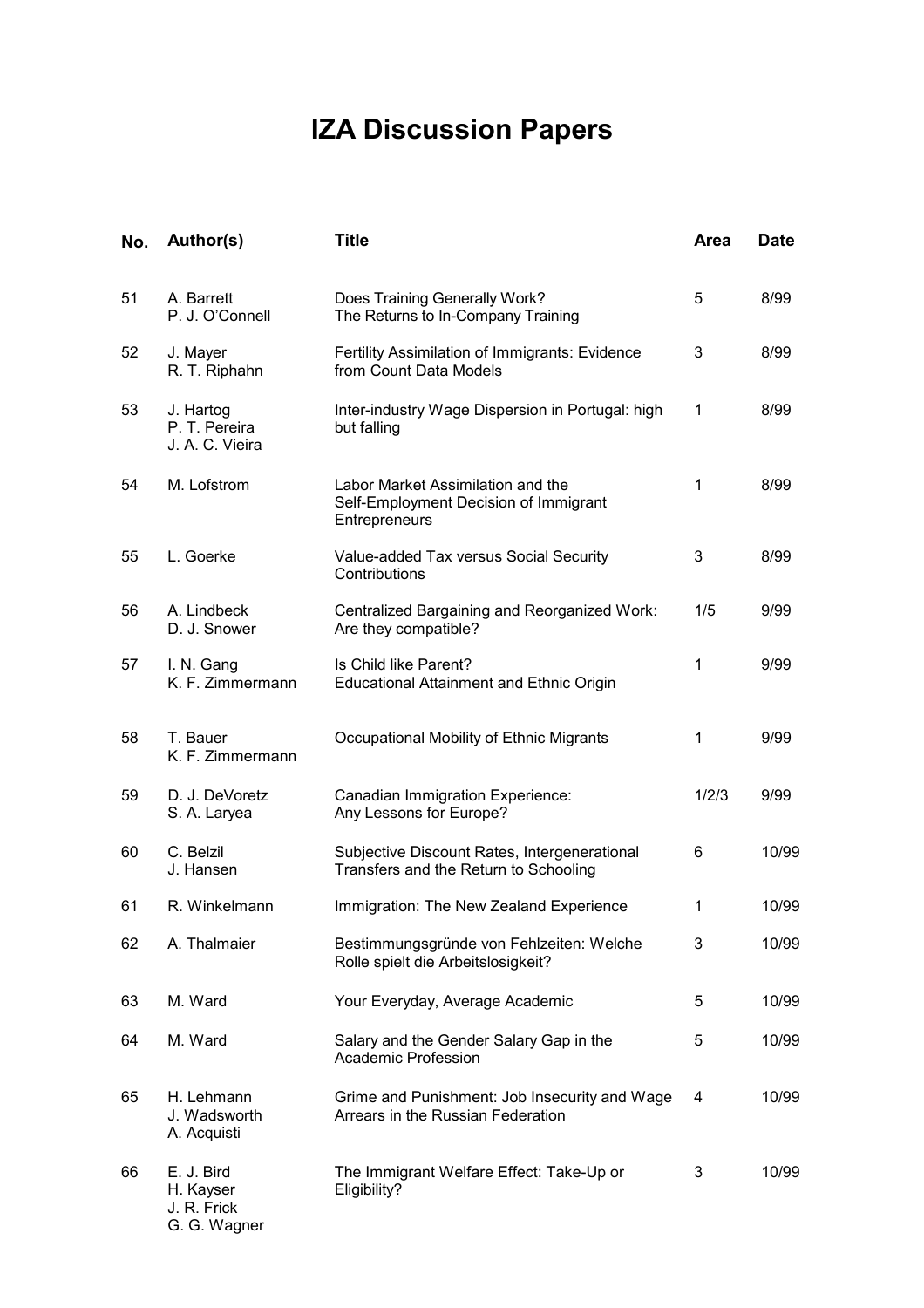| 67 | R. T. Riphahn<br>A. Thalmaier             | <b>Behavioral Effects of Probation Periods:</b><br>An Analysis of Worker Absenteeism                                                 | 1/3 | 10/99 |
|----|-------------------------------------------|--------------------------------------------------------------------------------------------------------------------------------------|-----|-------|
| 68 | <b>B.</b> Dietz                           | Ethnic German Immigration from Eastern Europe<br>and the former Soviet Union to Germany: the<br><b>Effects of Migrant Networks</b>   | 1   | 11/99 |
| 69 | M.-S. Yun                                 | Generalized Selection Bias and the Decomposition<br>of Wage Differentials                                                            | 6   | 11/99 |
| 70 | I. N. Gang<br>F.L. Rivera-Batiz           | Immigrants and Unemployment in the European<br>Community                                                                             | 1   | 11/99 |
| 71 | L. Goerke                                 | The Wedge                                                                                                                            | 3   | 11/99 |
| 72 | J. Fersterer<br>R. Winter-Ebmer           | Are Austrian Returns to Education Falling Over<br>Time?                                                                              | 5   | 11/99 |
| 73 | G. S. Epstein<br>S. Nitzan                | The Endogenous Determination of Minimum Wage                                                                                         | 3   | 11/99 |
| 74 | M. Kräkel                                 | <b>Strategic Mismatches in Competing Teams</b>                                                                                       | 5   | 12/99 |
| 75 | B. Henry<br>M. Karanassou<br>D. J. Snower | Adjustment Dynamics and the Natural Rate: An<br>Account of UK Unemployment                                                           | 1   | 12/99 |
| 76 | G. Brunello<br>M. Giannini                | <b>Selective Schools</b>                                                                                                             | 5   | 12/99 |
| 77 | C. M. Schmidt                             | Knowing What Works: The Case for Rigorous<br><b>Program Evaluation</b>                                                               | 6   | 12/99 |
| 78 | J. Hansen<br>R. Wahlberg                  | Endogenous Schooling and the Distribution of the<br>Gender Wage Gap                                                                  | 6   | 12/99 |
| 79 | J. S. Earle<br>Z. Sakova                  | Entrepreneurship from Scratch: Lessons on the<br>Self-Employment<br>Decision<br>into<br>from<br>Entry<br><b>Transition Economies</b> | 4   | 12/99 |
| 80 | J. C. van Ours<br>J. Veenman              | The Netherlands: Old Emigrants - Young<br><b>Immigrant Country</b>                                                                   | 1   | 12/99 |
| 81 | T. J. Hatton<br>S. Wheatley Price         | Migration, Migrants and Policy in the United<br>Kingdom                                                                              | 1   | 12/99 |
| 82 | K. A. Konrad                              | Privacy, time consistent optimal labor income<br>taxation and education policy                                                       | 3   | 12/99 |
| 83 | R. Euwals                                 | Female Labour Supply, Flexibility of Working Hours,<br>and Job Mobility in the Netherlands                                           | 1   | 12/99 |
| 84 | C. M. Schmidt                             | The Heterogeneity and Cyclical Sensitivity of<br>Unemployment: An Exploration of German Labor<br><b>Market Flows</b>                 | 1   | 12/99 |
| 85 | S. Pudney<br>M. A. Shields                | Gender and Racial Discrimination in Pay and<br><b>Promotion for NHS Nurses</b>                                                       | 5/6 | 12/99 |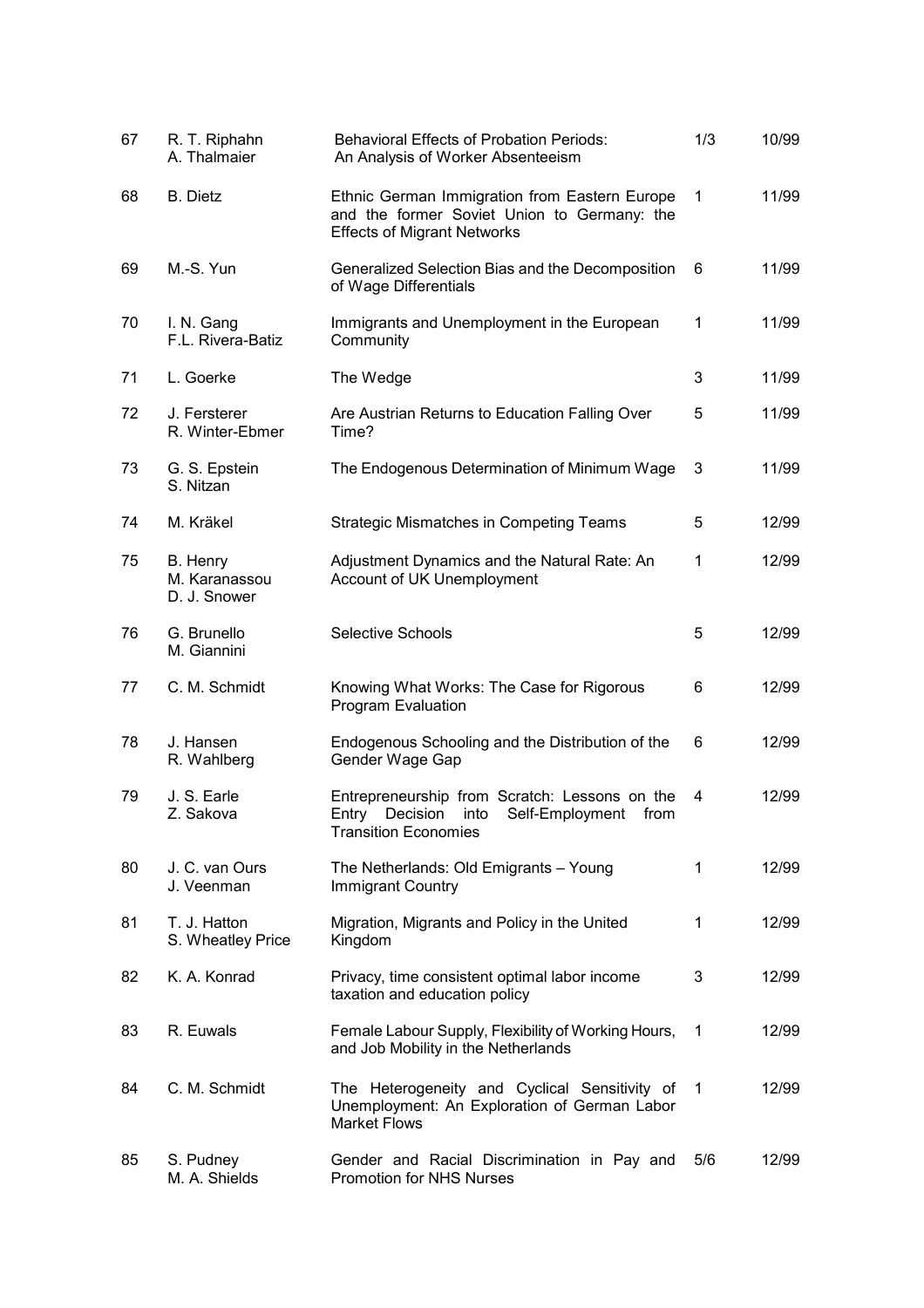| 86  | J.P. Haisken-DeNew<br>C. M. Schmidt                  | Money for Nothing and Your Chips for Free?<br>The Anatomy of the PC Wage Differential                                                | 5            | 12/99 |
|-----|------------------------------------------------------|--------------------------------------------------------------------------------------------------------------------------------------|--------------|-------|
| 87  | T. K. Bauer                                          | Educational Mismatch and Wages in Germany                                                                                            | $\mathbf{1}$ | 12/99 |
| 88  | O. Bover<br>P. Velilla                               | Migration in Spain: Historical Background and<br><b>Current Trends</b>                                                               | 1            | 12/99 |
| 89  | S. Neuman                                            | Aliyah to Israel: Immigration under Conditions of<br>Adversity                                                                       | 1            | 12/99 |
| 90  | H. Lehmann<br>J. Wadsworth                           | Tenures that Shook the World: Worker Turnover in<br>Russia, Poland and Britain                                                       | 4            | 12/99 |
| 91  | M. Lechner                                           | Identification and Estimation of Causal Effects of<br>Multiple Treatments Under the Conditional<br>Independence Assumption           | 6            | 12/99 |
| 92  | R. E. Wright                                         | The Rate of Return to Private Schooling                                                                                              | 5            | 12/99 |
| 93  | M. Lechner                                           | An Evaluation of Public-Sector-Sponsored<br>Continuous Vocational Training Programs in East<br>Germany                               | 6            | 12/99 |
| 94  | M. Eichler<br>M. Lechner                             | An Evaluation of Public Employment Programmes<br>in the East German State of Sachsen-Anhalt                                          | 6            | 12/99 |
| 95  | P. Cahuc<br>A. Zylberberg                            | Job Protection, Minimum Wage and Unemployment                                                                                        | 3            | 12/99 |
| 96  | P. Cahuc<br>A. Zylberberg                            | Redundancy Payments, Incomplete Labor<br>Contracts, Unemployment and Welfare                                                         | 3            | 12/99 |
| 97  | A. Barrett                                           | Characteristics,<br>Irish<br>Migration:<br>Causes<br>and<br>Consequences                                                             | 1            | 12/99 |
| 98  | J.P. Haisken-DeNew<br>C. M. Schmidt                  | Industry Wage Differentials Revisited: A<br>Longitudinal Comparison of Germany and USA                                               | 1/5          | 12/99 |
| 99  | R. T. Riphahn                                        | Residential Location and Youth Unemployment:<br>The Economic Geography of School-to-Work-<br><b>Transitions</b>                      | $\mathbf{1}$ | 12/99 |
| 100 | J. Hansen<br>M. Lofstrom                             | Immigrant Assimilation and Welfare Participation:<br>Do Immigrants Assimilate Into or Out-of Welfare?                                | 1/3          | 12/99 |
| 101 | L. Husted<br>H. S. Nielsen<br>M. Rosholm<br>N. Smith | Employment and Wage Assimilation of Male First<br>Generation Immigrants in Denmark                                                   | 3            | 1/00  |
| 102 | B. van der Klaauw<br>J. C. van Ours                  | Labor Supply and Matching Rates for Welfare<br>Recipients: An Analysis Using Neighborhood<br>Characteristics                         | 2/3          | 1/00  |
| 103 | K. Brännäs                                           | Estimation in a Duration Model for Evaluating<br><b>Educational Programs</b>                                                         | 6            | 1/00  |
| 104 | S. Kohns                                             | Different Skill Levels and Firing Costs in a<br>Matching Model with Uncertainty -<br>An Extension of Mortensen and Pissarides (1994) | 1            | 1/00  |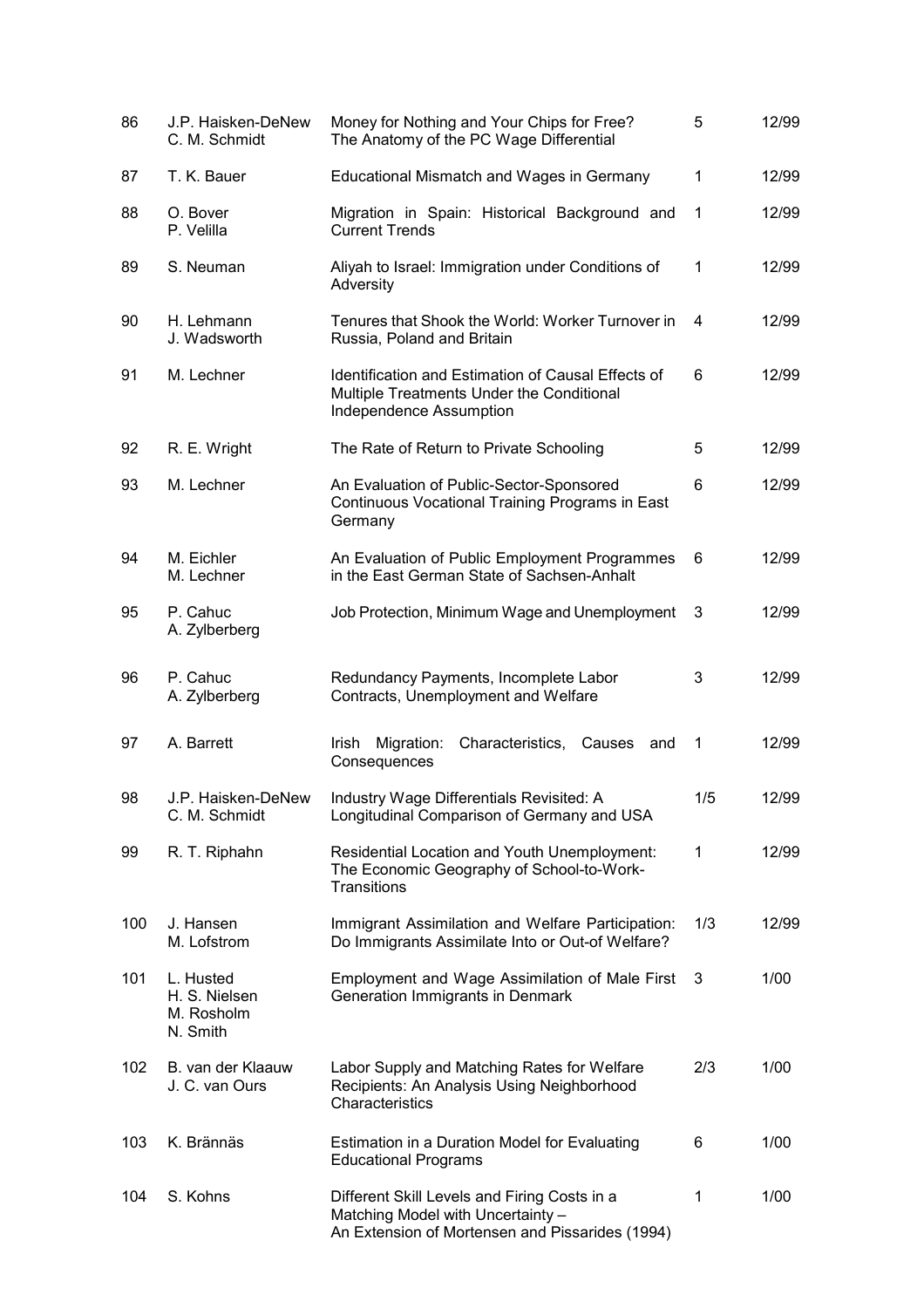| 105  | G. Brunello<br>C. Graziano<br>B. Parigi    | Ownership or Performance: What Determines<br>Board of Directors' Turnover in Italy?                                                                                                                                          | 1   | 1/00 |
|------|--------------------------------------------|------------------------------------------------------------------------------------------------------------------------------------------------------------------------------------------------------------------------------|-----|------|
| 106  | L. Bellmann<br>S. Bender<br>U. Hornsteiner | Job Tenure of Two Cohorts of Young German Men<br>1979 - 1990: An analysis of the (West-)German<br><b>Employment Statistic Register Sample concerning</b><br>multivariate failure times<br>and<br>unobserved<br>heterogeneity | 1   | 1/00 |
| 107  | J. C. van Ours<br>G. Ridder                | Fast Track or Failure: A Study of the Completion<br>Rates of Graduate Students in Economics                                                                                                                                  | 5   | 1/00 |
| 108  | J. Boone<br>J. C. van Ours                 | Modeling Financial Incentives to Get Unemployed<br>Back to Work                                                                                                                                                              | 3/6 | 1/00 |
| 109  | G. J. van den Berg<br>B. van der Klaauw    | Combining Micro and Macro Unemployment<br><b>Duration Data</b>                                                                                                                                                               | 3   | 1/00 |
| 110  | D. DeVoretz<br>C. Werner                   | A Theory of Social Forces and Immigrant Second<br>Language Acquisition                                                                                                                                                       | 1   | 2/00 |
| 111  | V. Sorm<br>K. Terrell                      | Sectoral Restructuring and Labor Mobility:<br>A Comparative Look at the Czech Republic                                                                                                                                       | 1/4 | 2/00 |
| 112  | L. Bellmann<br>T. Schank                   | Innovations, Wages and Demand for<br>Heterogeneous Labour: New Evidence from a<br>Matched Employer-Employee Data-Set                                                                                                         | 5   | 2/00 |
| 113  | R. Euwals                                  | Do Mandatory Pensions Decrease Household<br>Savings? Evidence for the Netherlands                                                                                                                                            | 3   | 2/00 |
| 114  | G. Brunello<br>A. Medio                    | An Explanation of International Differences in<br><b>Education and Workplace Training</b>                                                                                                                                    | 2   | 2/00 |
| 115  | A. Cigno<br>F. C. Rosati                   | Why do Indian Children Work, and is it Bad for<br>Them?                                                                                                                                                                      | 3   | 2/00 |
| 116. | C. Belzil                                  | Unemployment Insurance and Subsequent Job<br>Duration: Job Matching vs. Unobserved<br>Heterogeneity                                                                                                                          | 3   | 2/00 |
| 117  | S. Bender<br>A. Haas<br>C. Klose           | IAB Employment Subsample 1975-1995.<br>Opportunities for Analysis Provided by the<br>Anonymised Subsample                                                                                                                    | 7   | 2/00 |
| 118  | M. A. Shields<br>M. E. Ward                | Improving Nurse Retention in the British National<br>Health Service: The Impact of Job Satisfaction on<br>Intentions to Quit                                                                                                 | 5   | 2/00 |
| 119  | A. Lindbeck<br>D. J. Snower                | The Division of Labor and the Market for<br>Organizations                                                                                                                                                                    | 5   | 2/00 |
| 120  | P. T. Pereira<br>P. S. Martins             | Does Education Reduce Wage Inequality?<br>Quantile Regressions Evidence from Fifteen<br><b>European Countries</b>                                                                                                            | 5   | 2/00 |
| 121  | J. C. van Ours                             | Do Active Labor Market Policies Help Unemployed<br>Workers to Find and Keep Regular Jobs?                                                                                                                                    | 4/6 | 3/00 |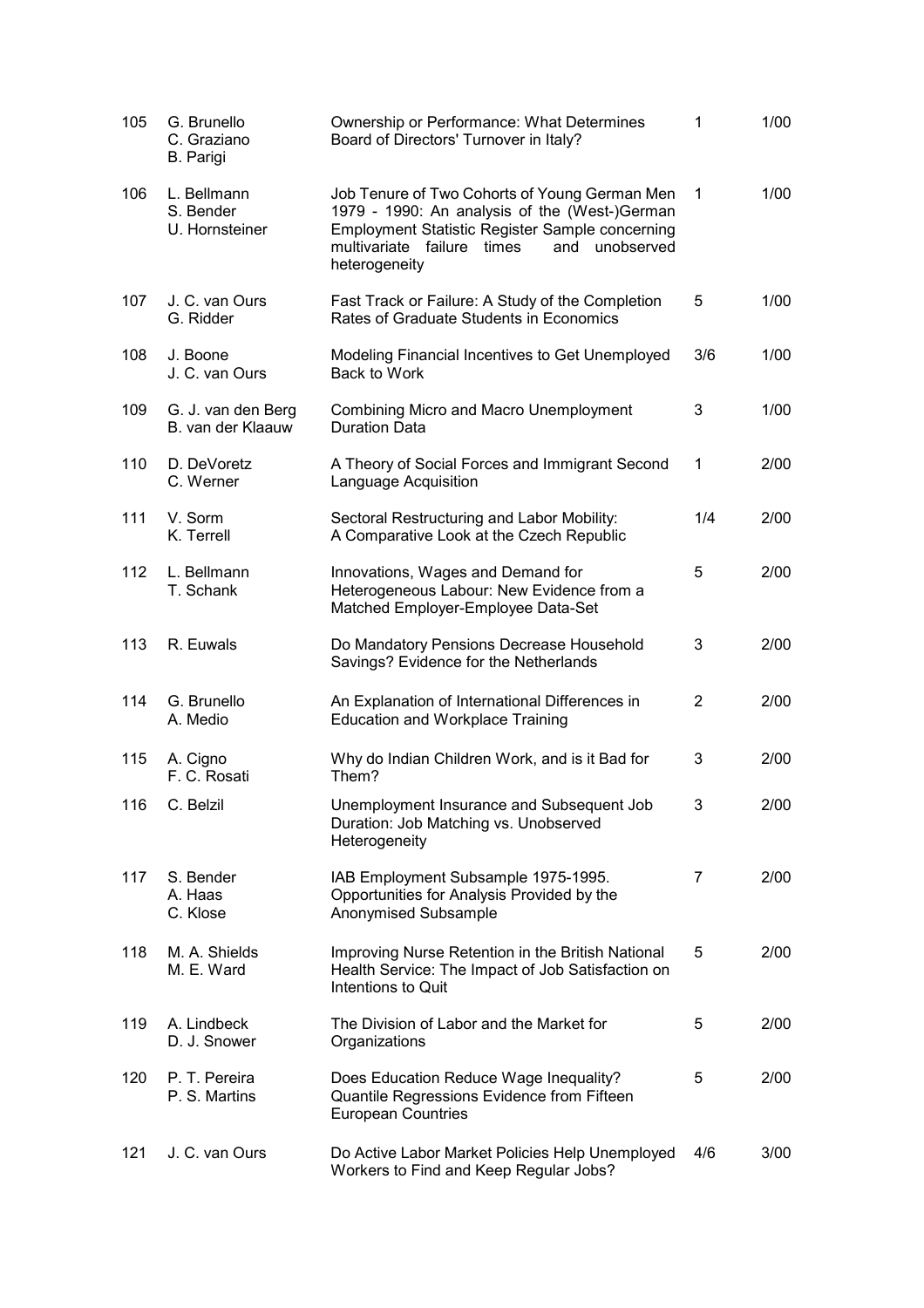| 122 | D. Munich<br>J. Svejnar<br>K. Terrell                   | Returns to Human Capital under the Communist<br>Wage Grid and During the Transition to a Market<br>Economy                                  | 4            | 3/00 |
|-----|---------------------------------------------------------|---------------------------------------------------------------------------------------------------------------------------------------------|--------------|------|
| 123 | J. Hunt                                                 | Why Do People Still Live in East Germany?                                                                                                   | 1            | 3/00 |
| 124 | R. T. Riphahn                                           | Rational Poverty or Poor Rationality? The Take-up<br>of Social Assistance Benefits                                                          | 3            | 3/00 |
| 125 | F. Büchel<br>J. R. Frick                                | The Income Portfolio of Immigrants in Germany -<br>Effects of Ethnic Origin and Assimilation. Or:<br>Who Gains from Income Re-Distribution? | 1/3          | 3/00 |
| 126 | J. Fersterer<br>R. Winter-Ebmer                         | Smoking, Discount Rates, and Returns to<br>Education                                                                                        | 5            | 3/00 |
| 127 | M. Karanassou<br>D. J. Snower                           | Characteristics of Unemployment Dynamics: The<br>Chain Reaction Approach                                                                    | 3            | 3/00 |
| 128 | O. Ashenfelter<br>D. Ashmore<br>O. Deschênes            | Do Unemployment Insurance Recipients Actively<br>Seek Work? Evidence From Randomized Trials in<br>Four U.S. States                          | 6            | 3/00 |
| 129 | B. R. Chiswick<br>M. E. Hurst                           | The Employment, Unemployment and<br>Unemployment Compensation Benefits of<br>Immigrants                                                     | 1/3          | 3/00 |
| 130 | G. Brunello<br>S. Comi<br>C. Lucifora                   | The Returns to Education in Italy: A New Look at<br>the Evidence                                                                            | 5            | 3/00 |
| 131 | <b>B. R. Chiswick</b>                                   | Are Immigrants Favorably Self-Selected? An<br>Economic Analysis                                                                             | $\mathbf{1}$ | 3/00 |
| 132 | R. A. Hart                                              | Hours and Wages in the Depression: British<br>Engineering, 1926-1938                                                                        | 7            | 3/00 |
| 133 | D. N. F. Bell<br>R. A. Hart<br>O. Hübler<br>W. Schwerdt | Paid and Unpaid Overtime Working in Germany and<br>the UK                                                                                   | 1            | 3/00 |
| 134 | A. D. Kugler<br>G. Saint-Paul                           | Hiring and Firing Costs, Adverse Selection and<br>Long-term Unemployment                                                                    | 3            | 3/00 |
| 135 | A. Barrett<br>P. J. O'Connell                           | Is There a Wage Premium for Returning Irish<br>Migrants?                                                                                    | 1            | 3/00 |
| 136 | M. Bräuninger<br>M. Pannenberg                          | Unemployment and Productivity Growth: An<br>Empirical Analysis within the Augmented Solow<br>Model                                          | 3            | 3/00 |
| 137 | J.-St. Pischke                                          | Continuous Training in Germany                                                                                                              | 5            | 3/00 |
| 138 | J. Zweimüller<br>R. Winter-Ebmer                        | Firm-specific Training: Consequences for Job<br>Mobility                                                                                    | 1            | 3/00 |
| 139 | R. A. Hart<br>Y. Ma                                     | Wages, Hours and Human Capital over the<br>Life Cycle                                                                                       | 1            | 3/00 |
| 140 | G. Brunello<br>S. Comi                                  | Education and Earnings Growth: Evidence from 11<br><b>European Countries</b>                                                                | 2/5          | 4/00 |